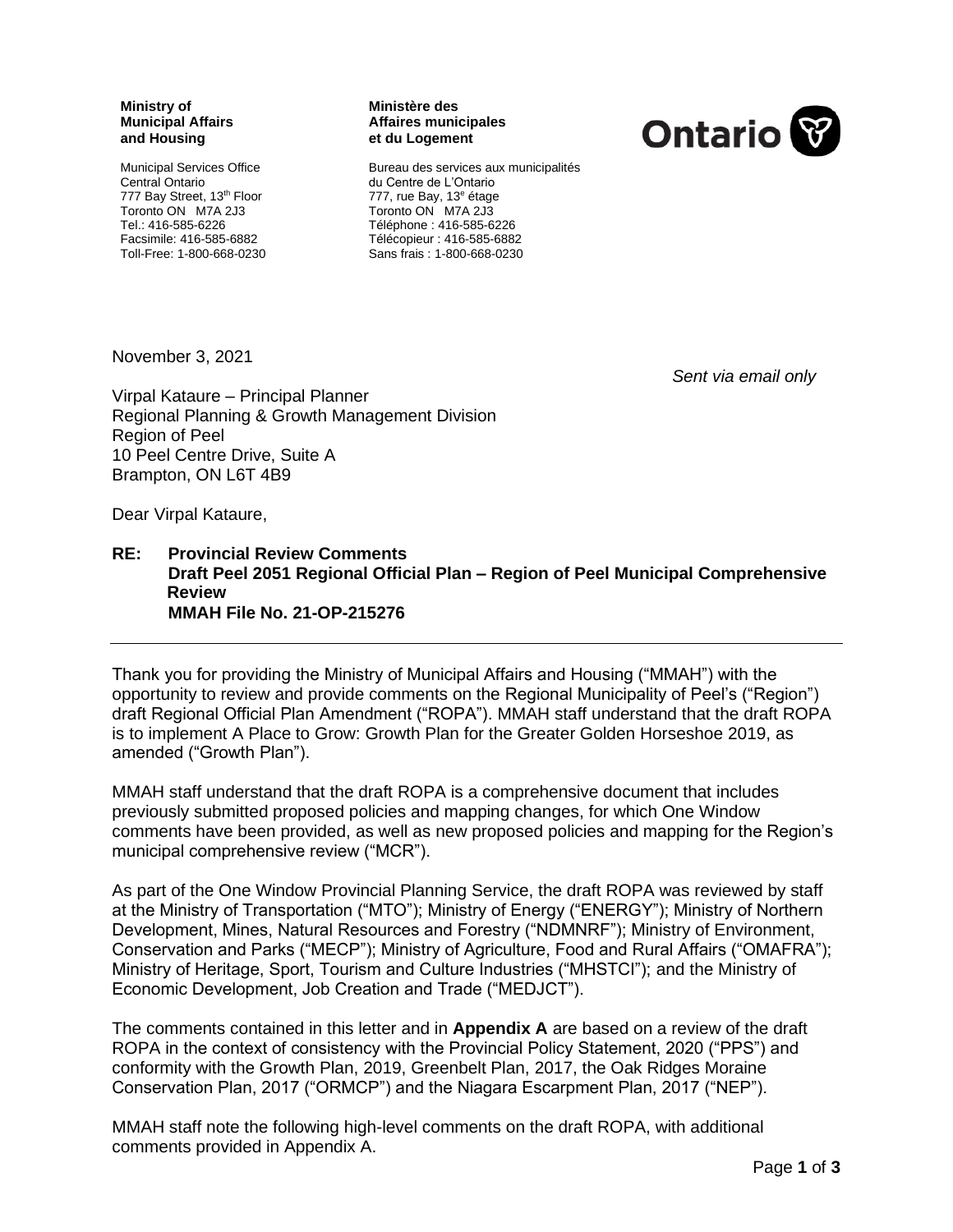## *Lower-Tier Policy Direction*

MMAH staff continue to have concerns that there are a number of policies in the draft ROPA that direct lower-tier municipalities to implement key provincial policies (e.g., Agricultural System and Growth Plan Natural Heritage System). These provincial policies generally include language such as "shall" or "will". It is recommended that the Region incorporate key provincial policies at the upper-tier level to ensure a consistent approach across the Region and to coordinate effective implementation of provincial policies.

### *Greenlands System Policies*

Comments regarding the Greenlands System policies were previously provided in a One Window Comment Letter (dated November 27, 2020) on the Region's draft Greenlands System policies and Growth Plan natural heritage system policies. MMAH staff continue to have concerns that it is unclear what and where the features comprising the Greenlands System are located in relation to the Greenbelt Plan and the Growth Plan. Outstanding comments in that letter continue to apply to this draft ROPA and are provided in Appendix A.

## *Land Needs Assessment & Employment Area Conversions*

The LNA establishes a total land need of 4,524 hectares to 2051, including 3,052 hectares of community area land and 1,490 hectares of employment area land. MMAH staff note that the conceptual settlement area boundary expansion identified in Schedule Z1 of the draft ROPA, submitted as part of the Region's June 29, 2021 submission, is approximately 8,000 hectares. MMAH understand that the Region is also considering an option to expand up to approximately 9,000 hectares, as of September 2, 2021. As the LNA only identifies a need for 4,524 hectares, it is unclear how consideration of expansions beyond this land need conform to Growth Plan policies 2.2.1.5 and 2.2.8.2.

Additionally, MMAH staff understand that the Region is proposing to convert 273.4 hectares of employment lands to non-employment uses. MMAH note that demonstration of how each of the proposed employment conversions meet the criteria in Growth Plan policy 2.2.5.9 is required.

# *Settlement Area Boundary Expansion*

MMAH staff note that the conceptual settlement area boundary expansion in Schedule Z1 is creating settlement areas that are not connected to the existing settlement area due to the Greenbelt Protected Countryside. MMAH staff note that this may result in new infrastructure, such as stormwater management facilities, in the Greenbelt. Any such infrastructure would be required to satisfy sections 3.2 and 4.2 of the Greenbelt Plan. If possible, the Region should provide continuous connections between areas proposed for expansion (i.e., lands between the Brampton Flying Club and Mayfield West) to avoid/ minimize impacts to the Greenbelt.

# *Engagement with Indigenous Communities*

Please note that both the Growth Plan (policies 5.2.3.4 and 5.2.3.7) and PPS (policy 1.2.2) require planning authorities to coordinate planning matters with Indigenous communities. First Nations and Metis communities, whose interests may be impacted by planning decisions, are to be engaged to ensure that they have adequate opportunity to participate fully in the process. Should the Region adopt this draft ROPA, it is requested that information respecting any municipal engagement process be provided to MMAH, including any submissions.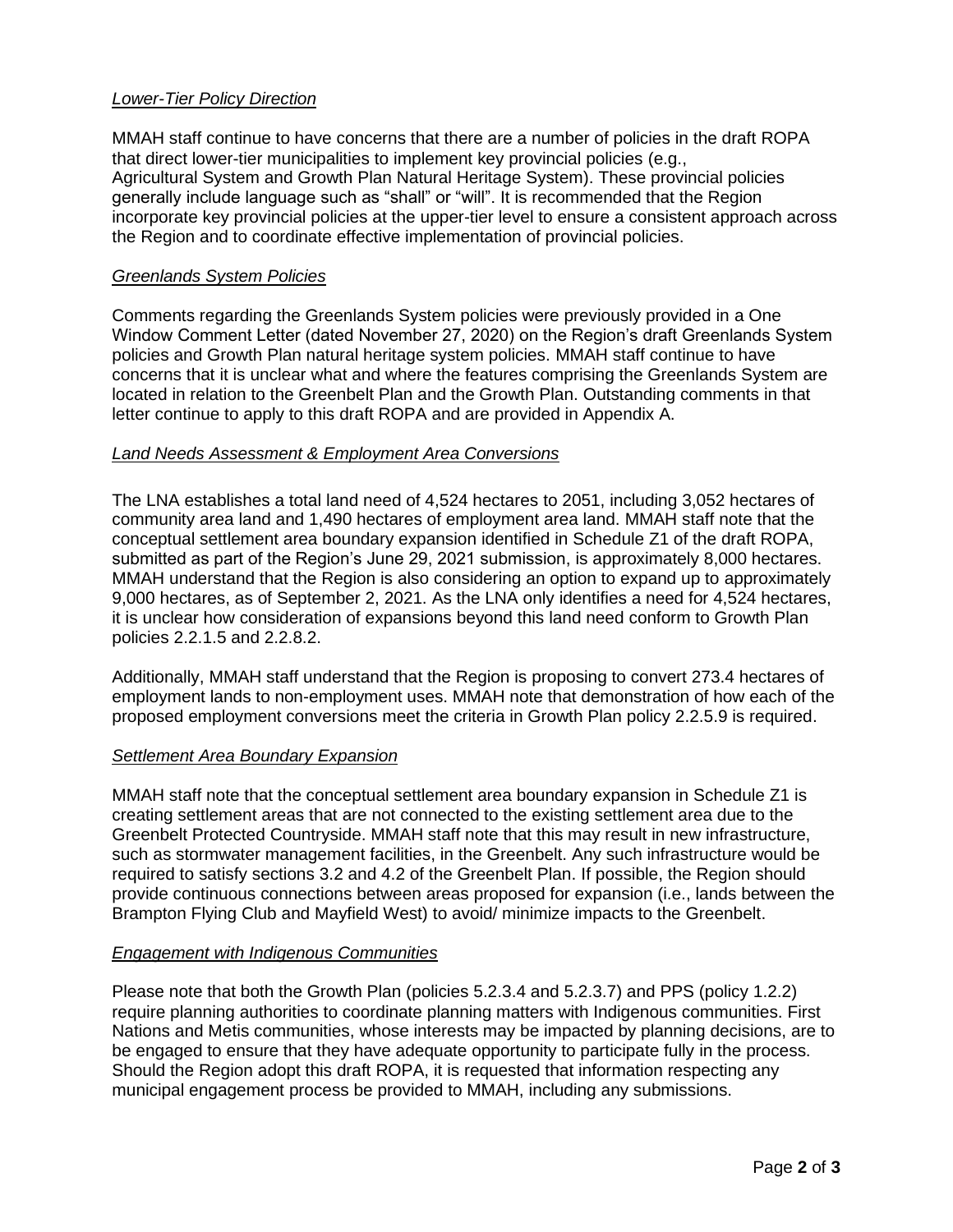We look forward to continuing to work with Peel Region staff on this draft ROPA. Should you have any questions regarding the above, or wish to discuss these comments in more detail, please do not hesitate to email me at **Jennifer.Le@ontario.ca**, or alternatively, you may contact Loralea Tulloch, Senior Planner, by email at [Loralea.Tulloch@ontario.ca.](mailto:Loralea.Tulloch@ontario.ca)

Sincerely,

<Originally Signed By>

Jennifer Le Planner, Community Planning and Development (West)

cc. Adrian Smith, Chief Planner and Director MTO ENERGY NDMNRF **MECP OMAFRA MHSTCI** MEDJCT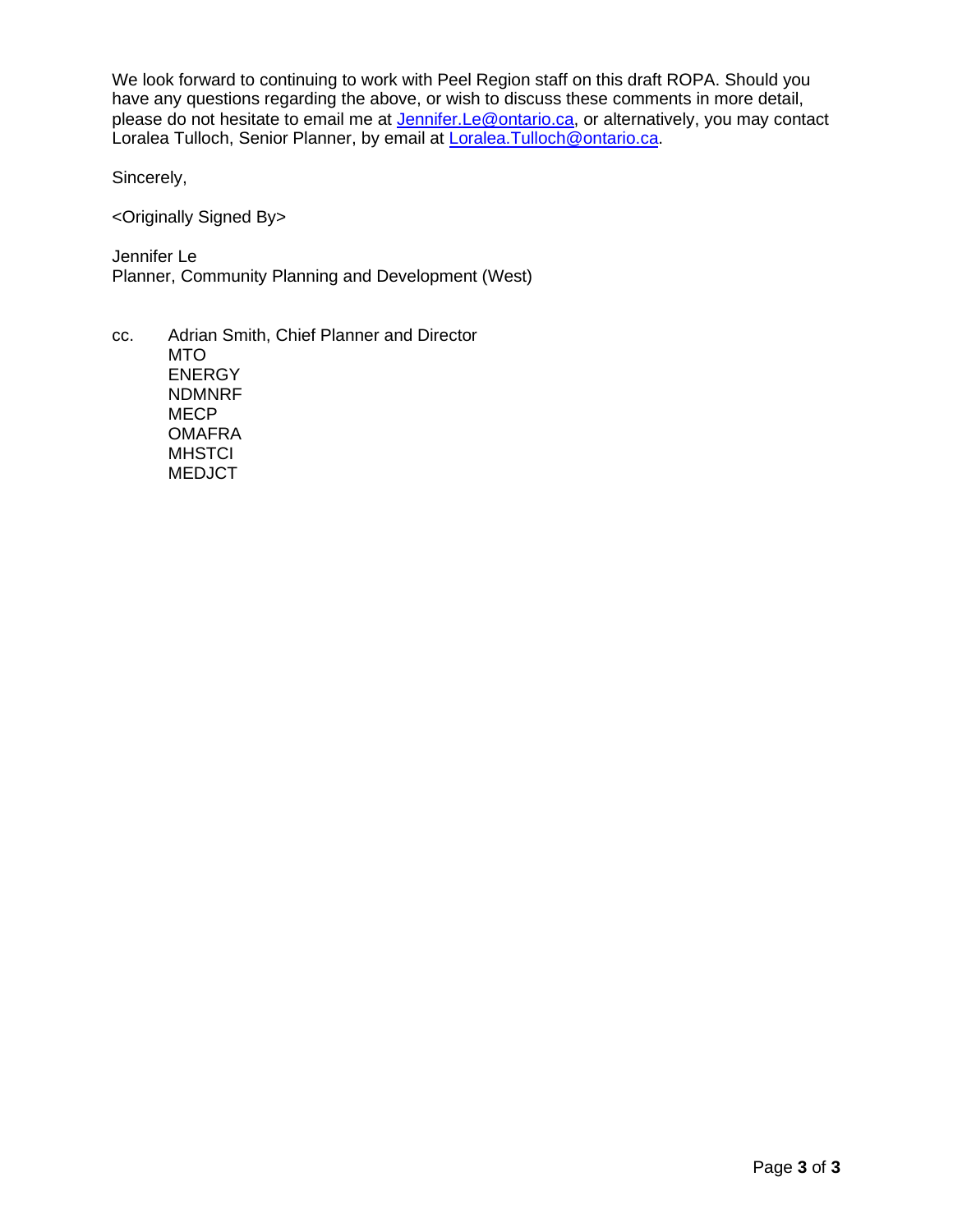# *Appendix A – Additional Provincial Comments on Peel Region's draft ROPA*

Example – Text highlighted in grey are recommended additions to the proposed policy

**Example** – Text in red with strikethrough are recommended deletions to the proposed policy

| <b>Item</b><br>No. | <b>OP Section</b>                   | <b>Provincial Comment</b>                                                                                                                                                                                                                                                                                                                                 | <b>Policy</b><br><b>Reference</b>                                                                          | <b>Requests for Additional Information and</b><br><b>Recommended Policy Modifications</b>                                                                                                                                                                                                                                                                                                                   |  |  |  |
|--------------------|-------------------------------------|-----------------------------------------------------------------------------------------------------------------------------------------------------------------------------------------------------------------------------------------------------------------------------------------------------------------------------------------------------------|------------------------------------------------------------------------------------------------------------|-------------------------------------------------------------------------------------------------------------------------------------------------------------------------------------------------------------------------------------------------------------------------------------------------------------------------------------------------------------------------------------------------------------|--|--|--|
|                    | <b>Climate System</b>               |                                                                                                                                                                                                                                                                                                                                                           |                                                                                                            |                                                                                                                                                                                                                                                                                                                                                                                                             |  |  |  |
| 1.                 | 2.4.2                               | This draft policy is recommended to be revised to<br>include reference to active transportation to better<br>align with the objectives of the PPS and Growth<br>Plan in supporting and promoting a range of<br>transportation options, including active<br>transportation.                                                                                | PPS 1.8.1 b)<br>Growth Plan<br>$2.2.1.4$ d) i) and<br>4.2.10 b)                                            | It is recommended that this draft policy be revised as<br>follows:<br>2.4.2 To support the development of sustainable, low-<br>carbon, compact, mixed-use, and transit supportive<br>communities which reduce greenhouse gas emissions and<br>support active transportation, protect natural systems,<br>features and functions, and promote renewable energy,<br>energy conservation and efficient design. |  |  |  |
|                    | <b>Stormwater Management System</b> |                                                                                                                                                                                                                                                                                                                                                           |                                                                                                            |                                                                                                                                                                                                                                                                                                                                                                                                             |  |  |  |
| 2.                 | 2.6.20.7 d)                         | This draft policy is recommended to be revised to<br>include identification of appropriate mitigation<br>strategies, in addition to adaptation strategies, to<br>better align with PPS and Growth Plan policies<br>regarding the mitigations of risks to human health,<br>safety, property and the environment through<br>stormwater management planning. | Stormwater<br>Management<br>Planning and<br>Design Manual<br>PPS 1.6.6.7 d)<br><b>Growth Plan</b><br>3.2.7 | It is recommended that this policy be revised as follows:<br>2.6.20.7 d) examine the cumulative environmental impacts<br>of stormwater from existing and planned development,<br>including an assessment of how climate change and<br>extreme weather events will exacerbate these impacts and<br>the identification of appropriate mitigation and adaptation<br>strategies;                                |  |  |  |
| 3.                 | $2.6.20.7$ g)                       | To better align with the Growth Plan, this draft<br>policy is recommended to include reference to<br>identifying maintenance costs as part of calculating<br>the full life cycle costs of stormwater infrastructure.                                                                                                                                      | Growth Plan<br>$3.2.7.1$ g)                                                                                | It is recommended that this policy be revised as follows:<br>2.6.20.7 g) identify the full life cycle costs of the stormwater<br>infrastructure, including maintenance costs, and options to<br>finance costs over the long-term; and                                                                                                                                                                       |  |  |  |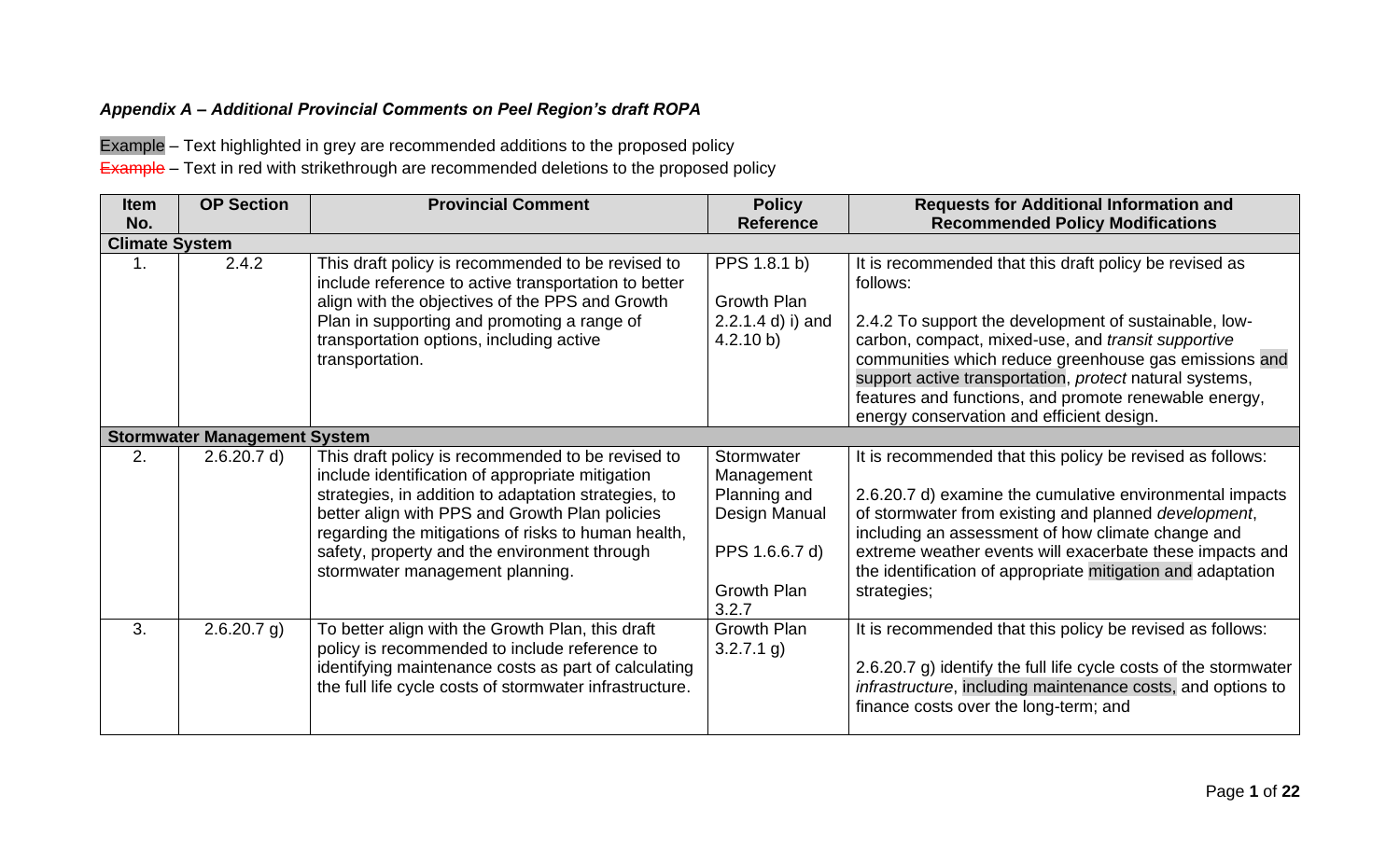| <b>Item</b>            | <b>OP Section</b> | <b>Provincial Comment</b>                                | <b>Policy</b>         | <b>Requests for Additional Information and</b>                  |
|------------------------|-------------------|----------------------------------------------------------|-----------------------|-----------------------------------------------------------------|
| No.                    |                   |                                                          | <b>Reference</b>      | <b>Recommended Policy Modifications</b>                         |
| <b>Lake Simcoe</b>     |                   |                                                          |                       |                                                                 |
| 4.                     | 2.9               | Since the area covered by the Lake Simcoe                | Lake Simcoe           | It is recommended than an additional policy be added to         |
|                        |                   | Protection Plan ("LSPP") overlaps with the               | <b>Protection Act</b> | provide direction on the policies that would apply when         |
|                        |                   | ORMCP, draft section 2.9 of the ROPA would               |                       | there is conflict between the LSPP and the ORMCP.               |
|                        |                   | benefit from clarity that if there is a conflict between |                       |                                                                 |
|                        |                   | the two provincial plans, the provision that gives the   |                       |                                                                 |
|                        |                   | greatest protection to the ecological health of the      |                       |                                                                 |
|                        |                   | Lake Simcoe watershed will prevail.                      |                       |                                                                 |
| <b>Greenbelt Plans</b> |                   |                                                          |                       |                                                                 |
| 5.                     | 2.11.10 and       | Draft policy 2.11.10 a) refers to lawfully permitted     | ORMCP 6(1)            | It is recommended that the policy regarding lawfully            |
|                        | 2.11.16           | uses in the context of residential uses, however,        |                       | permitted uses be moved from draft policy 2.11.16 to the        |
|                        |                   | this specificity is indicated prior to a general         |                       | 'Policies' section of draft policy section 2.11 and reflect the |
|                        |                   | statement made about lawfully existing uses in draft     |                       | wording in the ORMCP 6(1).                                      |
|                        |                   | policy 2.11.16.                                          |                       |                                                                 |
| 6.                     | 2.11.14a)         | "Key hydrologic features" is misspelled as "key          | N/A                   | The spelling for "key hydrologic features" should be            |
|                        |                   | hydrolic features".                                      |                       | corrected.                                                      |
| 7.                     | 2.11.14 c)        | The draft ROPA does not clearly identify that the        | <b>ORMCP</b>          | It is recommended that the draft ROPA clearly establishes       |
|                        |                   | Agricultural System, in particular the agricultural      | Introduction,         | the Agricultural System across the ORMCP, which could           |
|                        |                   | land base mapping, extends beyond the ORM                | $11(3)-(4)$ and       | be achieved by introducing the Agricultural System              |
|                        |                   | Countryside area and can exist within the Natural        | $12(3)-(4)$           | concept in the beginning of the ROPA or, similar to the         |
|                        |                   | Core and Natural Linkage designations.                   |                       | Greenbelt Section 2.12, outline the Agricultural System         |
|                        |                   |                                                          |                       | within the ORMCP Section 2.11 of the ROPA.                      |
| 8.                     | 2.11.22           | Draft policy 2.11.22 does not appear to reflect the      | <b>ORMCP 22(2)6</b>   | It is recommended that an additional policy be added to         |
|                        |                   | ability for agricultural uses, other than associated     | and 26(5)             | clarify that agricultural uses, other than associated           |
|                        |                   | buildings or structures, to continue in the minimum      |                       | buildings and structures, are permitted only with respect to    |
|                        |                   | vegetation protection zone, but not in the feature       |                       | land in the minimum vegetation protection zone and not in       |
|                        |                   | itself.                                                  |                       | the feature itself.                                             |
| 9.                     | 2.11.50 and       | These draft policies provide that in the case of a       | ORMCP 33              | These draft policies should be revised to clarify that in the   |
|                        | 2.11.52           | conflict between the policies of the Official Plan and   |                       | case of a conflict with the Official Plan, the policies of the  |
|                        |                   | the ORMCP, the policies of the ORMCP shall apply         |                       | ORMCP prevail with respect to agricultural uses, mineral        |
|                        |                   | to the extent that they are less restrictive.            |                       | aggregate operations and wayside pits. Further, zoning by-      |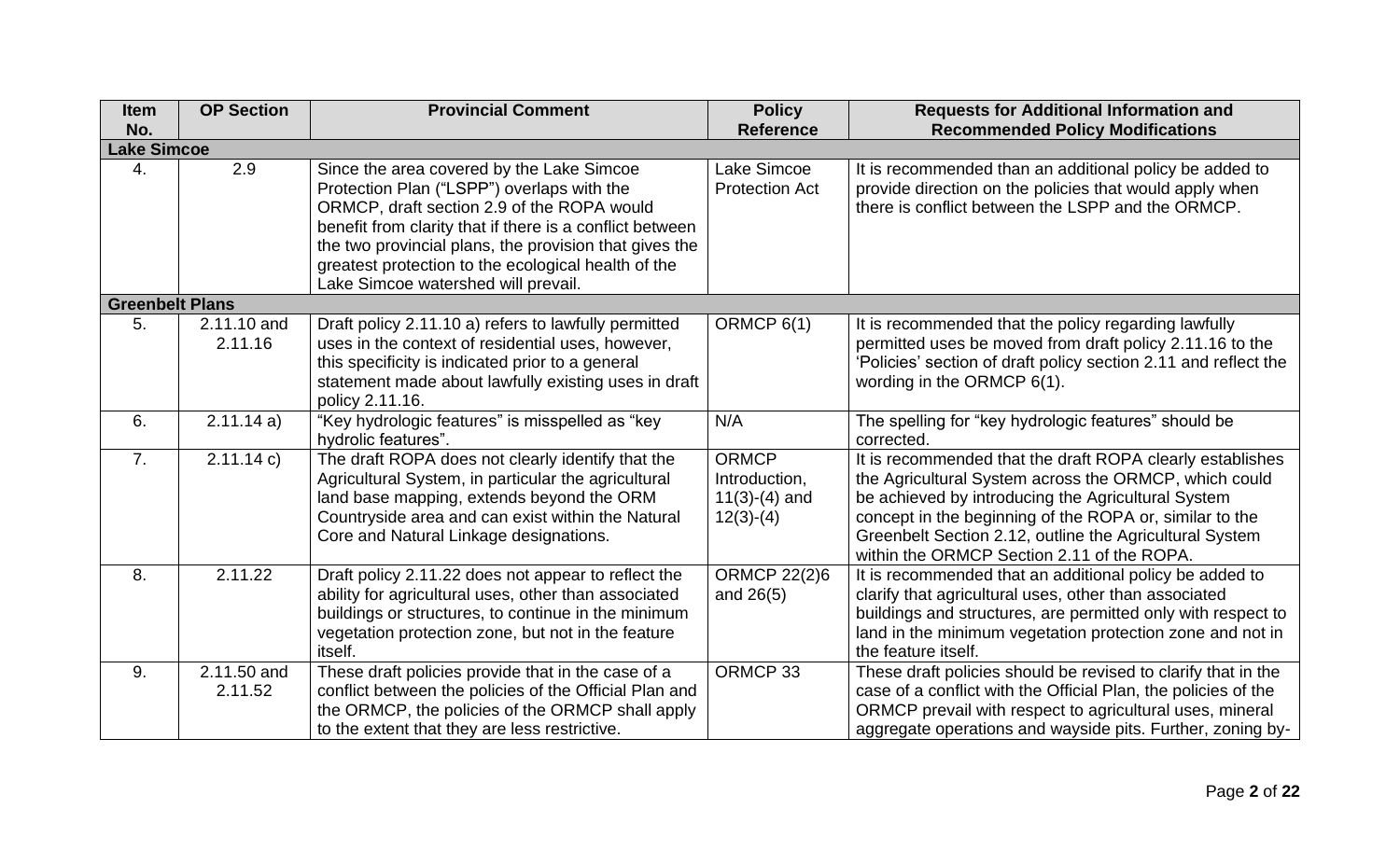| <b>Item</b> | <b>OP Section</b> | <b>Provincial Comment</b>                                                                                                                                                                                   | <b>Policy</b>                                   | <b>Requests for Additional Information and</b>                                                                                                                                                                                                                                           |
|-------------|-------------------|-------------------------------------------------------------------------------------------------------------------------------------------------------------------------------------------------------------|-------------------------------------------------|------------------------------------------------------------------------------------------------------------------------------------------------------------------------------------------------------------------------------------------------------------------------------------------|
| No.         |                   |                                                                                                                                                                                                             | <b>Reference</b>                                | <b>Recommended Policy Modifications</b>                                                                                                                                                                                                                                                  |
|             |                   |                                                                                                                                                                                                             |                                                 | laws shall not be more restrictive than the ORMCP with<br>respect to these matters.                                                                                                                                                                                                      |
|             |                   |                                                                                                                                                                                                             |                                                 | Alternatively, these policies can be removed and<br>consolidated with policies 2.11.6 and 2.11.11 of the draft<br>ROPA in accordance with section 33 of the ORMCP.                                                                                                                       |
| 10.         | 2.11.51           | The current draft policy does not appear to address<br>the inability for small-scale commercial, industrial,<br>and institutional uses to be established in the prime<br>agricultural area of the ORMCP.    | <b>ORMCP 40(3)</b><br>and $40(5)$               | It is recommended that the policy be revised to ensure that<br>the appropriate non-agricultural use policies are reflected<br>in ROPA.                                                                                                                                                   |
| 11.         | 2.11.56           | This draft policy is recommended to be revised to<br>state "in accordance with the ORMCP" instead of<br>"in accordance to the ORMCP".                                                                       | N/A                                             | It is recommended that the draft policy be revised to the<br>following:<br>2.11.56  in accordance to with the ORMCP.                                                                                                                                                                     |
| 12.         | 2.12.14.1         | Within the Protected Countryside of the Greenbelt<br>Plan, this draft policy encourages local<br>municipalities to develop strategies to guide<br>adequate provision of parkland, open space and<br>trails. | <b>Greenbelt Plan</b><br>3.3.3.2 and<br>3.3.3.3 | It is recommended that this policy be revised or additional<br>policies be added in the ROPA to better align with the<br>language used in the Greenbelt Plan promoting the<br>connectivity of the natural heritage system and when<br>planning for parkland, open space and trails.      |
| 13.         | 2.12.12.1.1       | This draft policy could by clarified by directing<br>permitted uses in the Greenbelt Plan to be based<br>on the Guidelines on Permitted Uses in Ontario's<br>Prime Agricultural Areas.                      | <b>Greenbelt Plan</b><br>3.1.3.1                | It is recommended that the policy text be modified as<br>follows:<br>2.12.12.1.1 and on-farm diversified uses within the<br>Prime Agricultural Area of the Protected Countryside in<br>accordance with provincial gGuidelines on Permitted Uses<br>in Ontario's Prime Agricultural Areas |
| 14.         | 2.12.13.2.11      | Draft policy 2.12.13.2.11 defers details regarding<br>vegetation protection zone requirements and<br>natural heritage evaluation and hydrologic<br>evaluation requirements to the Greenbelt Plan.           | <b>Greenbelt Plan</b><br>3.2.5.4 and<br>3.2.5.5 | It is recommended that additional subsections be added to<br>this policy to include the vegetation protection zone<br>requirements and natural heritage and hydrologic<br>evaluation requirements in the ROPA, rather than deferring                                                     |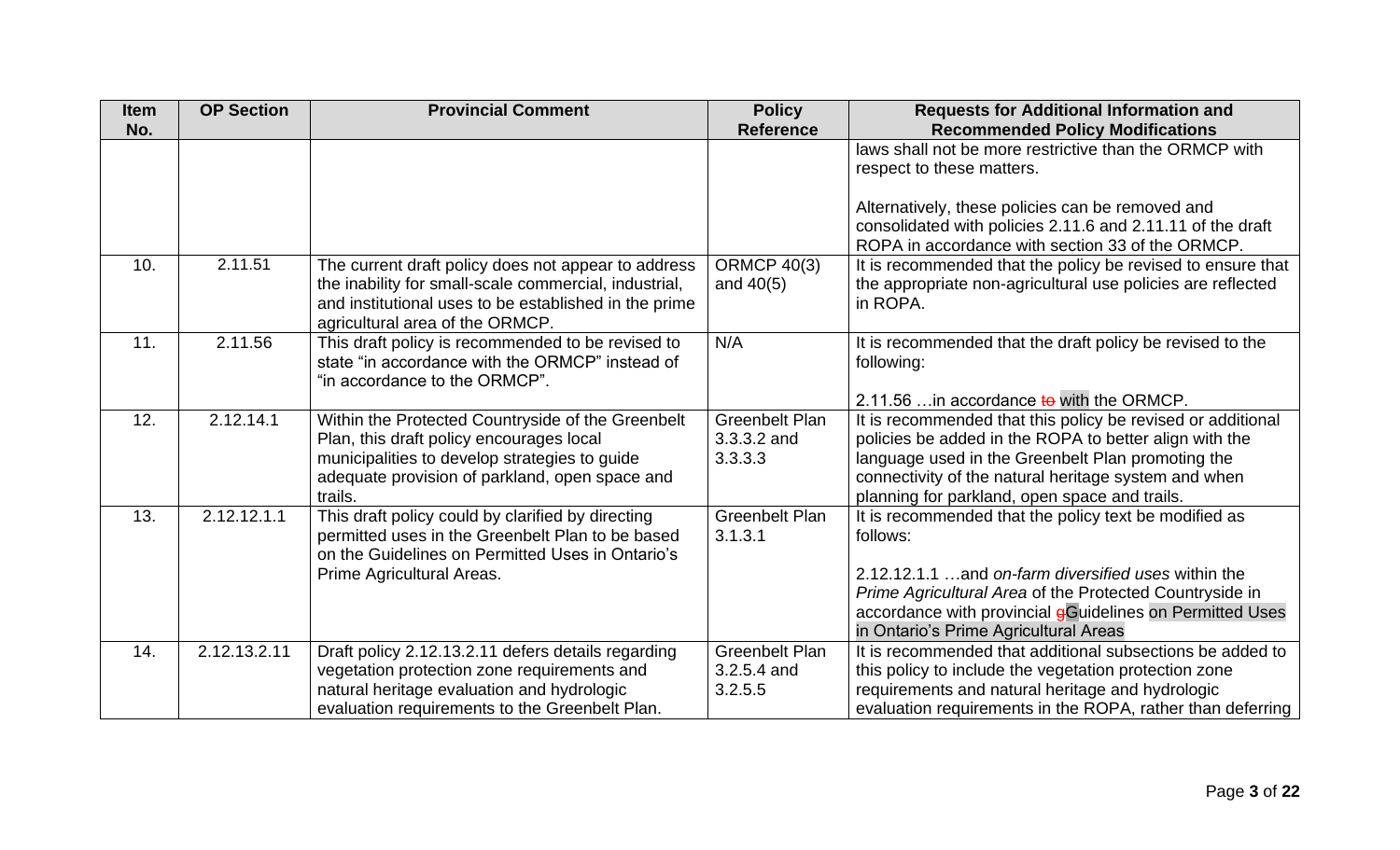<span id="page-6-0"></span>

| <b>Item</b> | <b>OP Section</b> | <b>Provincial Comment</b>                                                                                                                                                                                                                                                                                                                                                          | <b>Policy</b>                                                           | <b>Requests for Additional Information and</b>                                                                                                                                                                                                                                                                                                                                                                                                 |
|-------------|-------------------|------------------------------------------------------------------------------------------------------------------------------------------------------------------------------------------------------------------------------------------------------------------------------------------------------------------------------------------------------------------------------------|-------------------------------------------------------------------------|------------------------------------------------------------------------------------------------------------------------------------------------------------------------------------------------------------------------------------------------------------------------------------------------------------------------------------------------------------------------------------------------------------------------------------------------|
| No.         |                   |                                                                                                                                                                                                                                                                                                                                                                                    | <b>Reference</b>                                                        | <b>Recommended Policy Modifications</b>                                                                                                                                                                                                                                                                                                                                                                                                        |
|             |                   |                                                                                                                                                                                                                                                                                                                                                                                    |                                                                         | to the Greenbelt Plan on these matters for clarity and ease<br>of reference.                                                                                                                                                                                                                                                                                                                                                                   |
| 15.         | Schedule X8       | Schedule X8 proposes adjustments to Minor Urban<br>Centre designations for Belfountain, Cataract,<br>Cheltenham, Inglewood, Mono Mills and Terra<br>Cotta. As contemplated by the Niagara Escarpment<br>Planning and Development Act, a boundary<br>amendment to the Minor Urban Centre would have<br>to be considered during the review of the Niagara<br><b>Escarpment Plan.</b> | Niagara<br>Escarpment<br>Planning and<br>Development<br>Act             | The boundaries of the Minor Urban Centre boundaries in<br>Schedule X8 are to be consistent with the existing<br>identified boundaries in the Niagara Escarpment Plan, as<br>currently mapped.                                                                                                                                                                                                                                                  |
| 16.         | Schedule X9       | The boundaries of land use designations under the<br>ORMCP are shown in Schedule X9. Schedule X9<br>additionally identifies lands in black hatching,<br>however this is not defined in the legend.                                                                                                                                                                                 | Oak Ridges<br>Moraine Plan<br><b>Land Use</b><br><b>Designation Map</b> | The boundaries of the land use designation shown in<br>Schedule X9 are to be mapped in accordance with the Oak<br>Ridges Moraine Plan Land Use Designation Map.<br>It is unclear what the black hatching symbolizes as it is not<br>defined in the legend. It is recommended that the Region<br>provide clarification on the intent of identifying lands in<br>black hatching and how it conforms with the Oak Ridges<br>Moraine Land Use Map. |
| 17.         | Schedule X9       | The southeastern portion of lands municipally<br>known as 15731 Highway 50 is proposed to be<br>amended from 'Countryside' to the 'Palgrave Estate<br>Residential Community' in Schedule X9, which is<br>consistent with the Oak Ridges Moraine Land Use<br>Map of the ORMCP. These lands are located<br>outside the black hatched area referenced in<br>Comment #16.              | Oak Ridges<br>Moraine Plan<br><b>Land Use</b><br><b>Designation Map</b> | It is recommended that the Region provide clarification on<br>whether these lands are intended to be located outside of<br>the black hatching.                                                                                                                                                                                                                                                                                                 |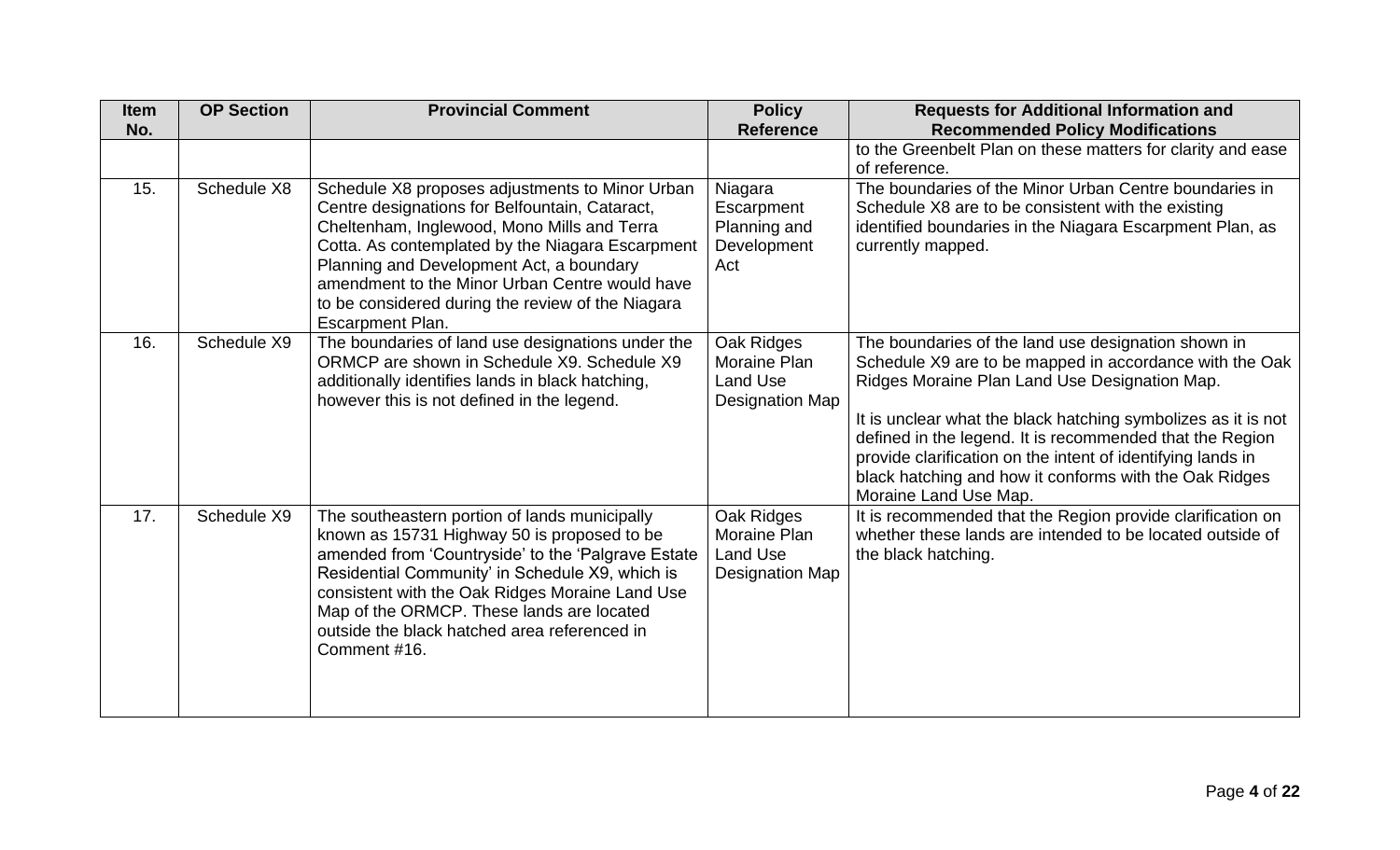| <b>Item</b> | <b>OP Section</b>     | <b>Provincial Comment</b>                                                                                                                                                                                                                                                                                                                                                                                                                                                                                                                 | <b>Policy</b>                                                          | <b>Requests for Additional Information and</b>                                                                                                                                                                                                                                                                                                                                                                                                                                                                                                                  |  |  |
|-------------|-----------------------|-------------------------------------------------------------------------------------------------------------------------------------------------------------------------------------------------------------------------------------------------------------------------------------------------------------------------------------------------------------------------------------------------------------------------------------------------------------------------------------------------------------------------------------------|------------------------------------------------------------------------|-----------------------------------------------------------------------------------------------------------------------------------------------------------------------------------------------------------------------------------------------------------------------------------------------------------------------------------------------------------------------------------------------------------------------------------------------------------------------------------------------------------------------------------------------------------------|--|--|
| No.         |                       |                                                                                                                                                                                                                                                                                                                                                                                                                                                                                                                                           | <b>Reference</b>                                                       | <b>Recommended Policy Modifications</b>                                                                                                                                                                                                                                                                                                                                                                                                                                                                                                                         |  |  |
|             |                       |                                                                                                                                                                                                                                                                                                                                                                                                                                                                                                                                           |                                                                        | Greenlands System (Comments based on understanding that the Greenlands System applies to natural heritage features located outside of the Greenbelt Plan                                                                                                                                                                                                                                                                                                                                                                                                        |  |  |
|             | and Growth Plan NHS.) |                                                                                                                                                                                                                                                                                                                                                                                                                                                                                                                                           |                                                                        |                                                                                                                                                                                                                                                                                                                                                                                                                                                                                                                                                                 |  |  |
| 18.         | 2.14.7                | This draft policy permits the continuation of<br>agricultural uses within the Greenlands System,<br>however, it is unclear if the full range of new<br>agricultural uses (as well as agriculture-related and<br>on-farm diversified uses, where permitted) and<br>existing agriculture-related and on-farm diversified<br>uses are permitted.                                                                                                                                                                                             | <b>Growth Plan</b><br>$4.2.2.3 b$ ,<br>4.2.3.1 $f$ ) and<br>4.2.4.4 b) | It is recommended that further clarity be provided to ensure<br>appropriate uses are permitted within the Region's<br>Greenlands System.                                                                                                                                                                                                                                                                                                                                                                                                                        |  |  |
| 19.         | 2.14.9                | As this policy relates to 4.3.2.10 of the Greenbelt<br>Plan, it cannot supersede directions in other<br>Provincial Plans. As such, the draft policy should<br>identify that it applies within the Greenbelt Plan<br>area in Peel Region.<br>For clarity, it is also recommended that this draft<br>policy be revised to identify whether Core Area<br>woodlands subject to aggregate resource extraction<br>use in the Rural System applies to woodlands<br>within a licensed property or within an identified<br>area of high potential. | <b>Growth Plan</b><br>4.3.2.10                                         | It is recommended that the policy be revised to the<br>following:<br>2.14.9 For the purposes of defining the Core Areas of the<br>Greenlands System for mineral aggregate resource<br>extraction uses within the Rural System of the Greenbelt<br>Plan, define Core Area woodlands as all woodlands that<br>are a minimum of 30 hectares in size and exclude as Core<br>Area valley and stream corridors all valley and stream<br>corridors that have a drainage area of less than 125<br>hectares, subject to policy 4.3.2.10 of the Greenbelt Plan."          |  |  |
| 20.         | 2.14.12               | It is recommended the Region revise policies for<br>natural heritage features and areas outside of the<br>Natural Heritage System for the Growth Plan and<br>the Greenbelt Plan Natural Heritage System to<br>meet no negative impact requirements. This policy<br>outlines criteria for permitted uses which is not<br>consistent with PPS policy 2.1.5.                                                                                                                                                                                 | <b>PPS 2.1.5</b>                                                       | For conformity with PPS 2.1.5, it is recommended that the<br>Region remove draft policy 2.3.2.8 b) in its entirety: "b) the<br>policies of the area municipal official plan permitting the<br>exceptions require demonstration that:<br>i) there is no reasonable alternative location outside of the<br>Core Area and the use, development or site alteration is<br>directed away from the Core Area to the greatest extent<br><b>possible:</b><br>ii) if avoidance of the Core Area is not possible, the impact<br>to the Core Area feature is minimized; and |  |  |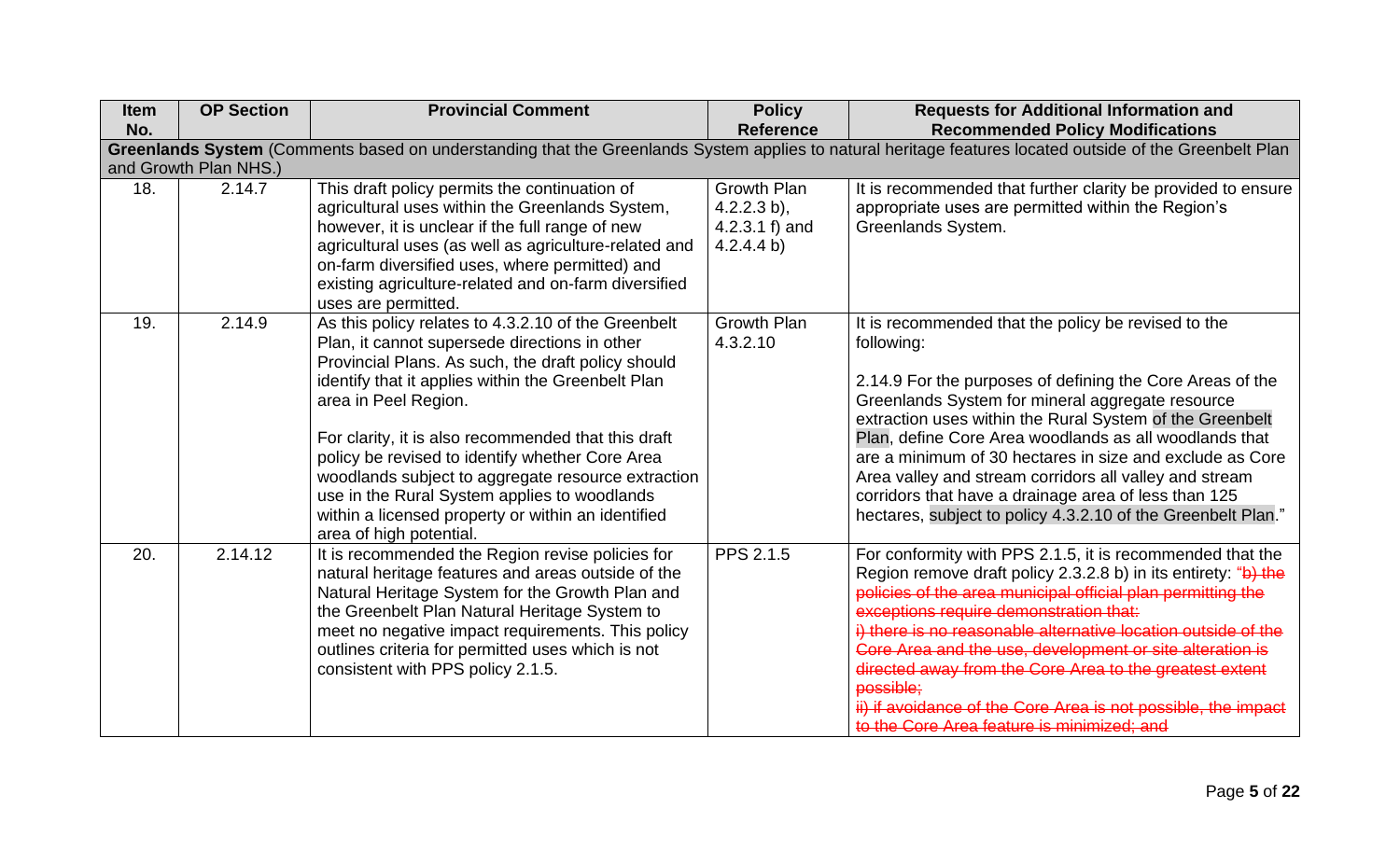| <b>Item</b><br>No. | <b>OP Section</b>               | <b>Provincial Comment</b>                                                                                                                                                                                                                                                                                                                                                                                                                     | <b>Policy</b><br><b>Reference</b>                                                                              | <b>Requests for Additional Information and</b><br><b>Recommended Policy Modifications</b>                                                                                                                                                                                                                                                        |
|--------------------|---------------------------------|-----------------------------------------------------------------------------------------------------------------------------------------------------------------------------------------------------------------------------------------------------------------------------------------------------------------------------------------------------------------------------------------------------------------------------------------------|----------------------------------------------------------------------------------------------------------------|--------------------------------------------------------------------------------------------------------------------------------------------------------------------------------------------------------------------------------------------------------------------------------------------------------------------------------------------------|
|                    |                                 |                                                                                                                                                                                                                                                                                                                                                                                                                                               |                                                                                                                | Page 8 of 11<br>iii) any impact to the Core Area or its functions is mitigated<br>through restoration or enhancement to the greatest extent<br>possible;"<br>and replace with "b) Development and site alteration shall<br>not be permitted in natural features unless it has been<br>demonstrated that there will be no negative impacts on the |
| 21.                | 2.14.27 a)                      | Draft policy 2.14.27 a) identifies certain types of<br>uses that are not considered as Core Area<br>woodlands and significant woodlands/plantations,<br>specifically those that are managed for the<br>production of fruits, nuts, Christmas trees or<br>nursery stock.                                                                                                                                                                       | PPS 2.3.3.1<br>Guideline on<br><b>Permitted Uses</b><br>in Ontario's<br>Prime<br>Agricultural<br>Area, Pub 851 | natural features<br>It is recommended that clarity be provided that agro-<br>forestry uses are not considered or defined as Core<br>woodlands and/or significant woodlands.<br>2.14.27 managed for production of fruits, nuts, Christmas<br>tree, nursery stock, or other similar agro-forestry-type<br>uses.                                    |
| 22.                | 2.3.2.5 (former)                | This draft policy stating that local municipalities may<br>define local core areas and policies in their Official<br>Plans have been removed.                                                                                                                                                                                                                                                                                                 | N/A                                                                                                            | Clarification is needed to allow MMAH staff to understand<br>why this policy has been removed from the draft ROPA.                                                                                                                                                                                                                               |
| 23.                | Schedule Z1<br>and<br>Figure X5 | Schedule Z1 and Figure X5 currently identify<br>"Special Policy Areas" as areas where certain non-<br>typical policies apply (e.g., Parkway Belt West Plan<br>area). However, the term "Special Policy Area",<br>under section 3.1 (Natural Hazards) of the PPS<br>refers to specific areas within communities which<br>have historically existed in the floodplain and where<br>site specific policies approved by NDMNRF and<br>MMAH apply. | <b>PPS 3.1</b>                                                                                                 | It is recommended that Schedule Z1 and Figure X5 be<br>revised to reserve the term Special Policy Area for areas<br>meeting the PPS definition.                                                                                                                                                                                                  |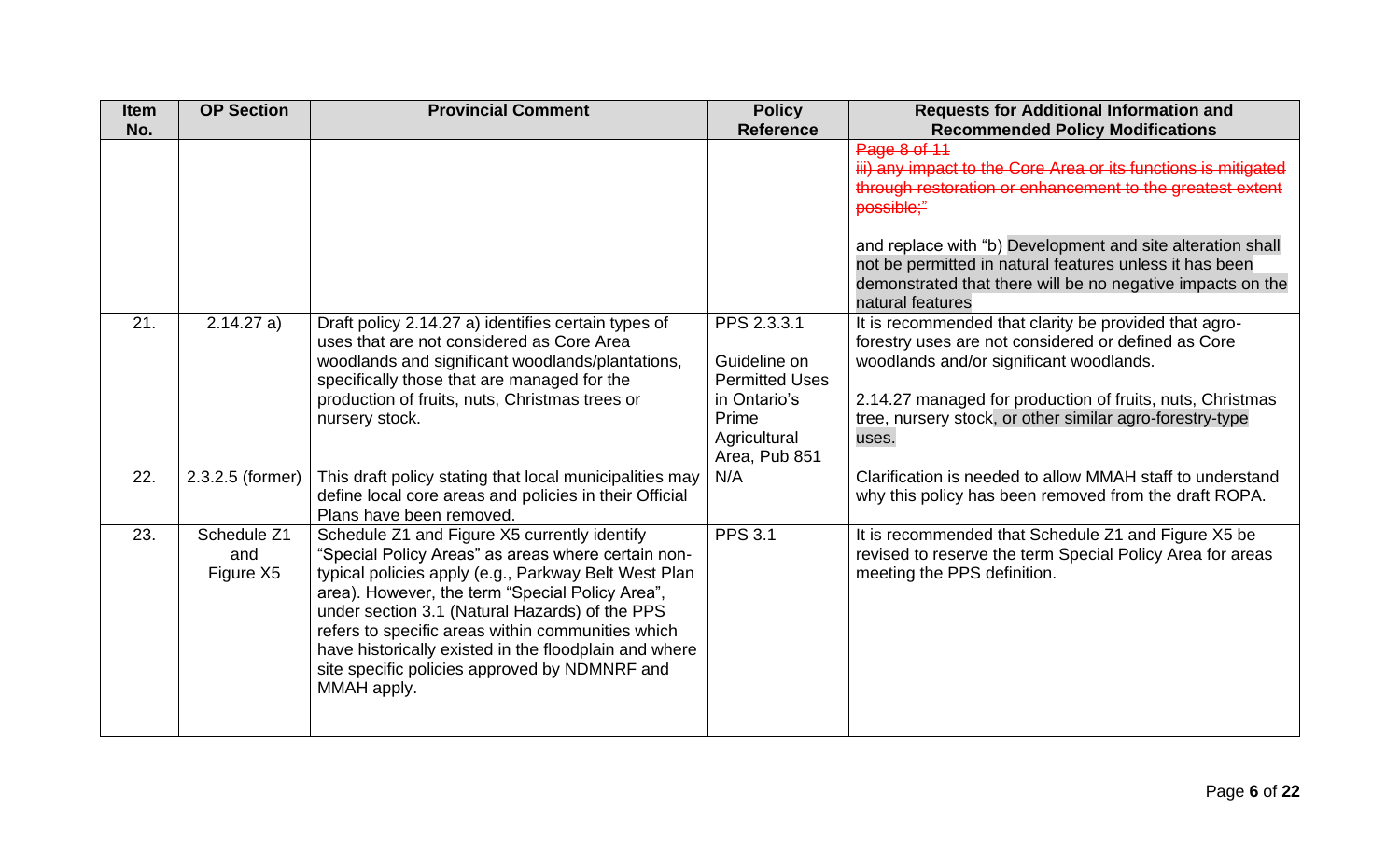| <b>Item</b><br>No. | <b>OP Section</b>          | <b>Provincial Comment</b>                                                                                                                                                                                                                                                                                                                                                                                                                                            | <b>Policy</b><br><b>Reference</b>                                                                   | <b>Requests for Additional Information and</b><br><b>Recommended Policy Modifications</b>                                                                                                                                                                                                                                                                                                                                                                                                                                                          |  |  |  |
|--------------------|----------------------------|----------------------------------------------------------------------------------------------------------------------------------------------------------------------------------------------------------------------------------------------------------------------------------------------------------------------------------------------------------------------------------------------------------------------------------------------------------------------|-----------------------------------------------------------------------------------------------------|----------------------------------------------------------------------------------------------------------------------------------------------------------------------------------------------------------------------------------------------------------------------------------------------------------------------------------------------------------------------------------------------------------------------------------------------------------------------------------------------------------------------------------------------------|--|--|--|
|                    | <b>Agricultural System</b> |                                                                                                                                                                                                                                                                                                                                                                                                                                                                      |                                                                                                     |                                                                                                                                                                                                                                                                                                                                                                                                                                                                                                                                                    |  |  |  |
| 24.                | 3.3.13 a)                  | The draft ROPA includes consideration for both<br>agriculture-related and on-farm diversified uses<br>within the same policy. Although on-farm diversified<br>uses are subject to size restrictions, agriculture-<br>related uses do not have to be restricted in size.                                                                                                                                                                                              | PPS 2.3.3.1<br><b>Permitted Uses</b><br>in Ontario's<br>Prime<br>Agricultural<br>Area, Pub 851      | The Region may want to consider an approach which<br>achieves consistency with the Guideline on Permitted Uses<br>in Ontario's Prime Agricultural Area. For example, a policy<br>could be added to recognize that on-farm diversified uses<br>will be limited in size (e.g. 1-hectare).                                                                                                                                                                                                                                                            |  |  |  |
| 25.                | 3.3.13 b)                  | The Minimum Distance Separation ("MDS")<br>Guidelines outlines that MDS setbacks will not be<br>required for agriculture-related and on-farm<br>diversified uses. It is generally recommended that<br>agriculture-related uses not be subject to MDS, but<br>it may be appropriate for certain types of on-farm<br>diversified uses.                                                                                                                                 | Minimum<br><b>Distance</b><br>Separation<br>Formulae and<br>Guidelines, Pub<br>853 Guideline<br>#35 | It is recommended that greater clarity be provided to this<br>draft policy to ensure it is clear which uses will be subject<br>to MDS, with considerations made to not restrict permitted<br>uses.                                                                                                                                                                                                                                                                                                                                                 |  |  |  |
| 26.                | 3.3.13                     | This draft policy indicates that official plan criteria<br>for agriculture-related uses and on-farm diversified<br>uses in the Prime Agricultural Area in the Town of<br>Caledon will be based on guidelines developed by<br>the Province or on municipal approaches.<br>It should be noted that within the Greenbelt Plan,<br>permitted uses will be permitted based on provincial<br>Guidelines on Permitted Uses in Ontario's Prime<br><b>Agricultural Areas.</b> | <b>Greenbelt Plan</b><br>3.1.3                                                                      | It is recommended that the draft policy be revised to<br>indicate that permitted uses within the Greenbelt Plan Area<br>will be based on the Guidelines on Permitted Uses in<br>Ontario's Prime Agricultural Area, such as the following:<br>3.3.13. These criteria may be based on guidelines<br>developed by the Province or on municipal approaches<br>that achieve the same objectives. Within the Greenbelt<br>Plan Area, permitted uses will be based on provincial<br>Guidelines on Permitted Uses in Ontario's Prime<br>Agricultural Area. |  |  |  |
| 27.                | 3.3.16a)                   | Draft policy 3.3.16 a) permits lot creation and lot<br>adjustments in the Prime Agricultural Area for<br>agricultural uses, provided that the lots are of an<br>appropriate size.                                                                                                                                                                                                                                                                                    | PPS 2.3.4                                                                                           | It is recommended that the Region consider adding a<br>minimum farm parcel size to address lot creation for<br>agricultural uses.                                                                                                                                                                                                                                                                                                                                                                                                                  |  |  |  |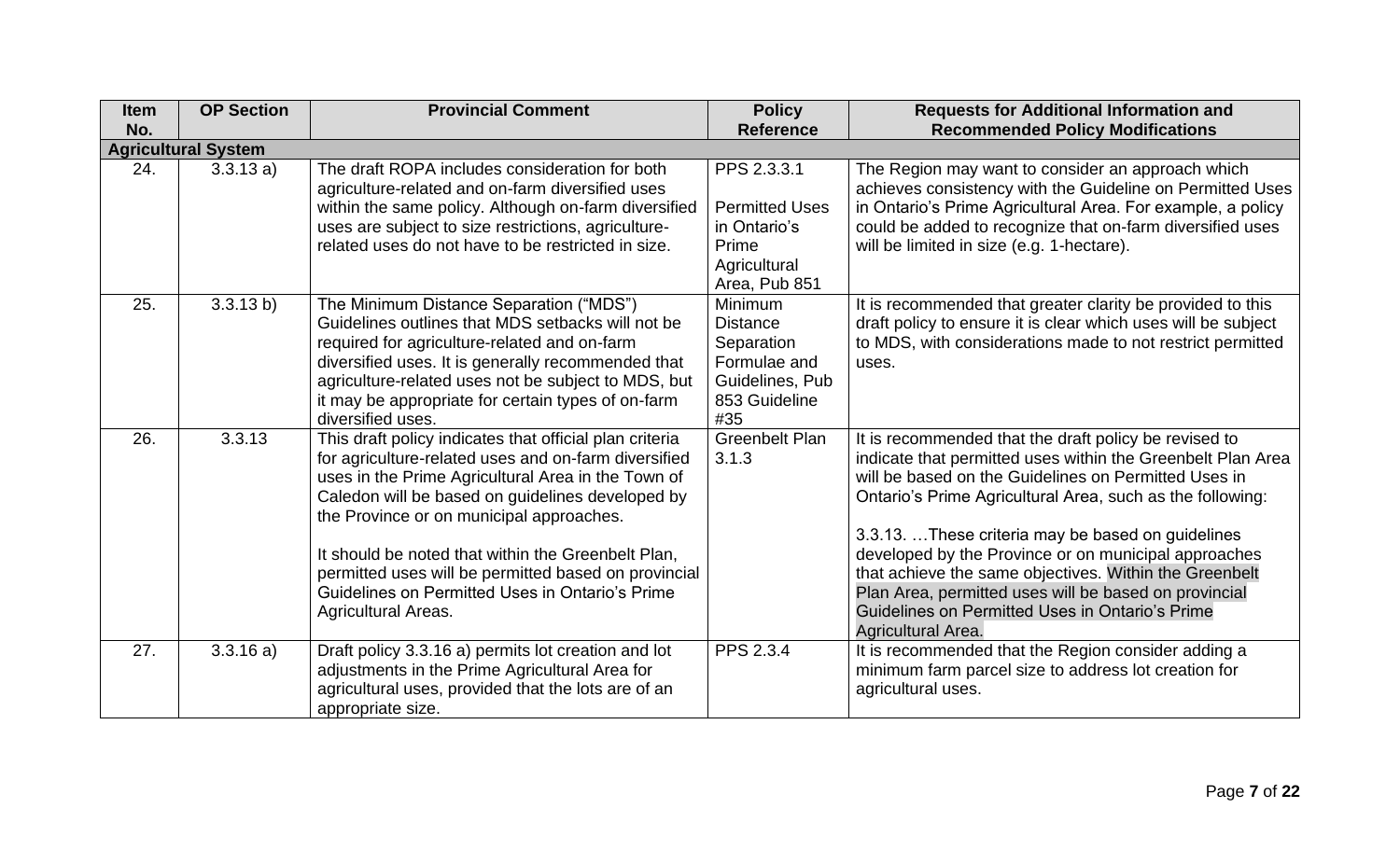| <b>Item</b> | <b>OP Section</b> | <b>Provincial Comment</b>                             | <b>Policy</b>         | <b>Requests for Additional Information and</b>                                                                 |
|-------------|-------------------|-------------------------------------------------------|-----------------------|----------------------------------------------------------------------------------------------------------------|
| No.         |                   |                                                       | <b>Reference</b>      | <b>Recommended Policy Modifications</b>                                                                        |
|             |                   |                                                       |                       | Generally, OMAFRA recommends 40-hectares as an                                                                 |
|             |                   |                                                       |                       | appropriate minimum farm parcel size, for the purposes of                                                      |
|             |                   |                                                       |                       | lot creation, for areas where field crops and livestock                                                        |
|             |                   |                                                       |                       | operations predominate. Including this minimum would                                                           |
|             |                   |                                                       |                       | ensure consistency, as 40-hectares is the parcel size                                                          |
|             |                   |                                                       |                       | established in the Greenbelt Plan.                                                                             |
| 28.         | 3.3.16 e          | Greenbelt policy must be reflected in lot creation    | <b>Greenbelt Plan</b> | It is recommended that the policy be revised as follows:                                                       |
|             |                   | policies to ensure appropriate implementation.        | 4.6                   |                                                                                                                |
|             |                   |                                                       |                       | e) Within the Greenbelt Plan, consents to enable the                                                           |
|             |                   |                                                       |                       | securement of lands for natural heritage conservation                                                          |
|             |                   |                                                       |                       | purposes by a public authority or a non-government<br>conservation organization, provided it does not create a |
|             |                   |                                                       |                       | separate lot for a residential dwelling in Prime Agricultural                                                  |
|             |                   |                                                       |                       | Areas.                                                                                                         |
| 29.         | 3.3.17            | This draft policy provides a cross-reference to       | N/A                   | It is recommended that the Region update the policy                                                            |
|             |                   | policy 3.2.5.12 c), however it does not appear that   |                       | reference.                                                                                                     |
|             |                   | policy 3.2.5.12 c) is in the draft ROPA.              |                       |                                                                                                                |
| 30.         | 3.3.21.2          | It appears that the applicability of the Agricultural | <b>PPS Definition</b> | It is recommended that draft policies regarding the                                                            |
|             |                   | System is focused on the Town of Caledon in the       | of "Agri-Food         | Agricultural System be broadened to include reference to                                                       |
|             |                   | draft ROPA, however it should be noted that the       | Network" and          | other municipalities in the Region's Urban System.                                                             |
|             |                   | agri-food network - a component of the Agricultural   | "Agricultural         |                                                                                                                |
|             |                   | System - would extend beyond the municipal            | Systems"              |                                                                                                                |
|             |                   | boundaries of Caledon and into other municipalities   |                       |                                                                                                                |
|             |                   | in the Region's Urban System. The agri-food           |                       |                                                                                                                |
|             |                   | network includes elements important to the viability  |                       |                                                                                                                |
|             |                   | of the agri-food network, such as food processing     |                       |                                                                                                                |
|             |                   | and farmers' markets.                                 |                       |                                                                                                                |
| 31.         | 3.4.14 h          | Aggregate activity is permitted as an interim use     | PPS 2.4.4.1 and       | This policy should be addressed so that it acknowledges                                                        |
|             |                   | within prime agricultural areas.                      | 2.5.4.1               | the interim nature of aggregate activity.                                                                      |
|             |                   |                                                       |                       |                                                                                                                |
|             |                   |                                                       |                       |                                                                                                                |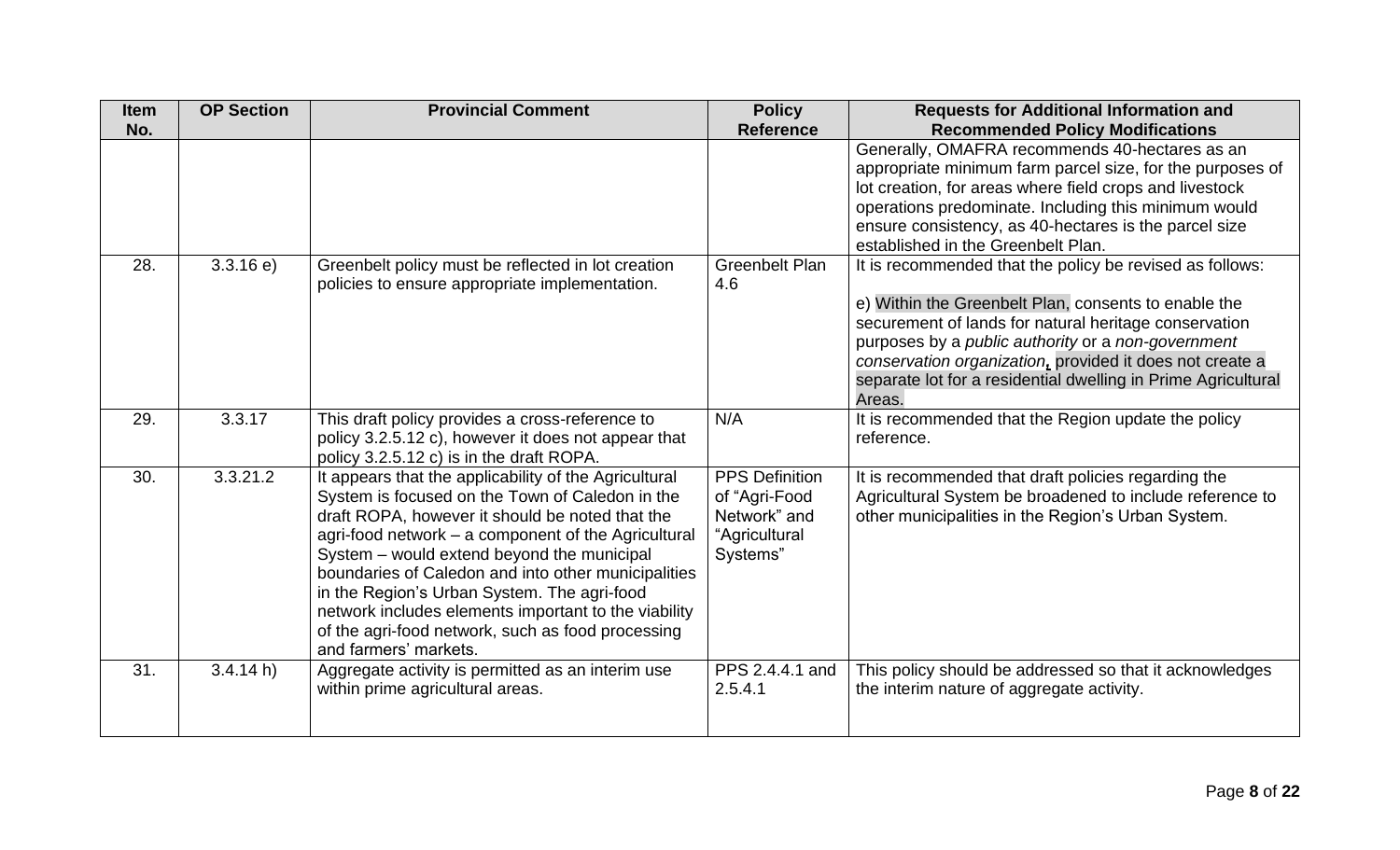| <b>Item</b><br>No. | <b>OP Section</b>                               | <b>Provincial Comment</b>                                                                                                                                                                                                                                                                                                                                                                                                                                                                                                                                                                                                                                                                                                         | <b>Policy</b><br><b>Reference</b>                               | <b>Requests for Additional Information and</b><br><b>Recommended Policy Modifications</b>                                                                                                                                                                                                                                                                                                                                                                                                                                                                                                                                                                                                  |  |  |
|--------------------|-------------------------------------------------|-----------------------------------------------------------------------------------------------------------------------------------------------------------------------------------------------------------------------------------------------------------------------------------------------------------------------------------------------------------------------------------------------------------------------------------------------------------------------------------------------------------------------------------------------------------------------------------------------------------------------------------------------------------------------------------------------------------------------------------|-----------------------------------------------------------------|--------------------------------------------------------------------------------------------------------------------------------------------------------------------------------------------------------------------------------------------------------------------------------------------------------------------------------------------------------------------------------------------------------------------------------------------------------------------------------------------------------------------------------------------------------------------------------------------------------------------------------------------------------------------------------------------|--|--|
|                    | <b>Cultural Heritage</b>                        |                                                                                                                                                                                                                                                                                                                                                                                                                                                                                                                                                                                                                                                                                                                                   |                                                                 |                                                                                                                                                                                                                                                                                                                                                                                                                                                                                                                                                                                                                                                                                            |  |  |
| 32.                | Preamble 3.6,<br>paragraph 4                    | The term "built heritage" is italicized in the<br>preamble, indicating it is defined in the Official<br>Plan's glossary. The glossary and the PPS use the<br>term "built heritage resources", thus the preamble<br>should be updated for consistency and clarity.                                                                                                                                                                                                                                                                                                                                                                                                                                                                 | <b>PPS Definition</b><br>of "Built Heritage<br>Resources"       | It is recommended that this sentence be revised to the<br>following for consistency with the ROP's glossary and the<br>PPS:<br>3.6  conservation and interpretation of cultural heritage<br>resources, including but not limited to the built heritage<br>resources, cultural heritage features, structures,<br>archaeological resources, and cultural heritage landscapes<br>in Peel                                                                                                                                                                                                                                                                                                      |  |  |
|                    | <b>Energy Resources</b>                         |                                                                                                                                                                                                                                                                                                                                                                                                                                                                                                                                                                                                                                                                                                                                   |                                                                 |                                                                                                                                                                                                                                                                                                                                                                                                                                                                                                                                                                                                                                                                                            |  |  |
| 33.                | 3.7.20                                          | This draft policy is recommended to be revised to<br>include reference to ground-mounted solar facilities<br>in prime agricultural areas as on-farm diversified<br>uses to better align with the PPS.                                                                                                                                                                                                                                                                                                                                                                                                                                                                                                                             | <b>PPS 6.0</b><br>Definitions (on-<br>farm diversified<br>uses) | 3.7.20. should be designed to minimize disturbance to<br>agricultural soils and operations. Ground-mounted solar<br>facilities are permitted in prime agricultural areas, including<br>specialty crop areas, only as on-farm diversified uses.                                                                                                                                                                                                                                                                                                                                                                                                                                             |  |  |
| 34.                | 3.7.4, 3.7.23<br>and Schedule<br>Z <sub>1</sub> | Draft policies 3.7.4 and 3.7.23 provide that the<br>planned Northwest GTA Transmission Corridor is<br>identified in Schedule Z1.<br>Schedule Z1 identifies a Conceptual Strategic<br>Infrastructure Study Area ("SISA") which, according<br>to section 5.7 of the ROP, illustrates the conceptual<br><b>GTA West Transportation Corridor. MMAH staff</b><br>note that the policies of section 5.7 on the SISA and<br>the term "SISA" have been crossed out, and hence<br>appear to have been removed from the ROP.<br>It is unclear if the intent of the Conceptual SISA on<br>Schedule Z1 is to continue to identify the<br>conceptual GTA West Transportation Corridor, as<br>previously provided for in former section 5.7, as | PPS 1.6.8.1 and<br>1.6.8.3<br><b>Growth Plan</b><br>3.2.5.1 b)  | As section 5.7 on the Conceptual SISA appears to have<br>been deleted from the ROP, MMAH staff have concerns<br>that it may be unclear for readers to understand what the<br>Conceptual SISA on Schedule Z1 is depicting.<br>Both the GTA West Transportation Corridor and the<br>Northwest GTA Transmission Corridor should be clearly<br>identified on Schedule Z1. Should the intent of the<br>Conceptual SISA on Schedule Z1 be to identify the<br>conceptual GTA West Transportation Corridor and the<br>Northwest GTA Transmission Corridor, it is recommended<br>that the Region consider revising the term "Conceptual<br>SISA" to reflect the names of the two planned corridors. |  |  |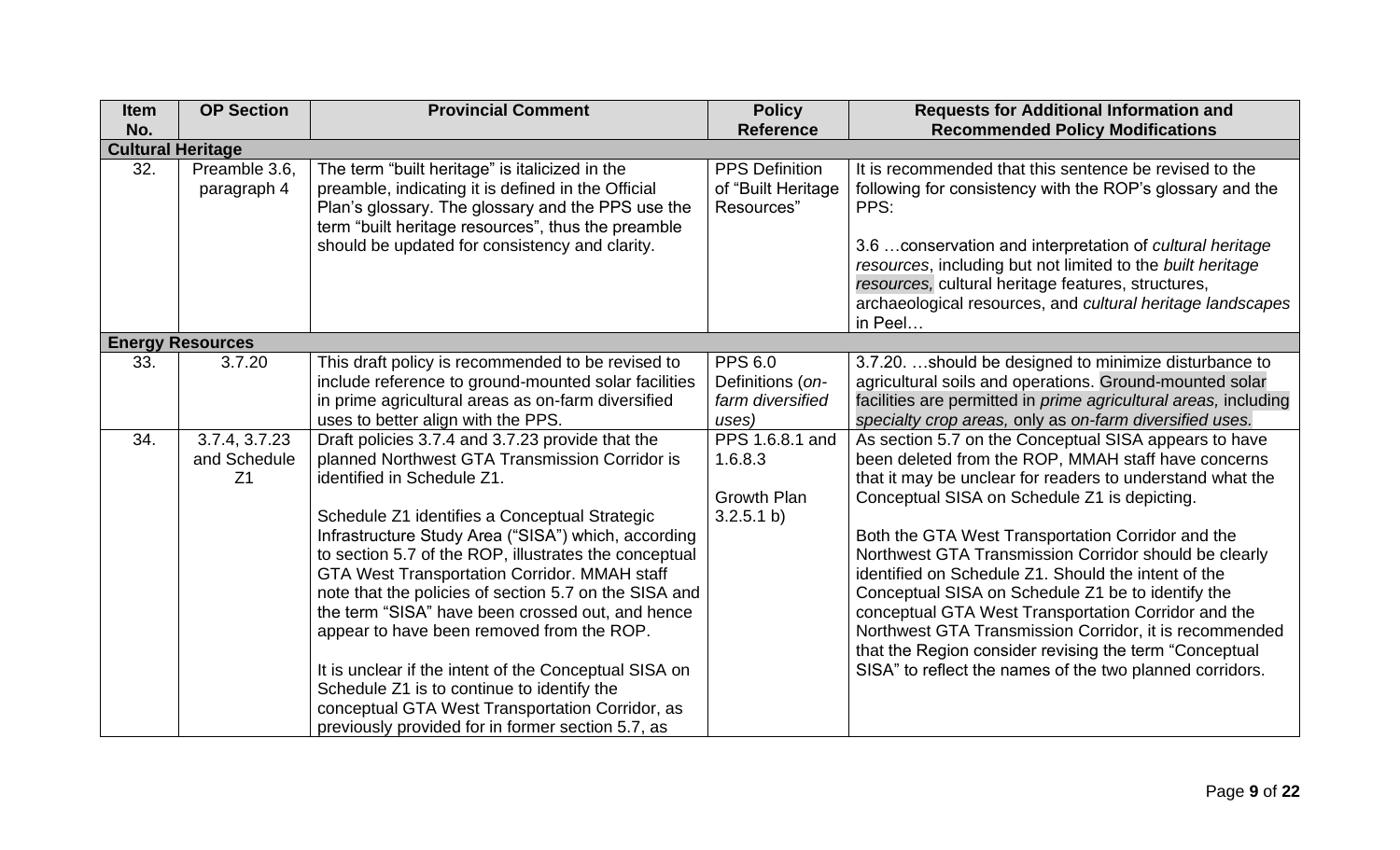| <b>Item</b><br>No. | <b>OP Section</b>            | <b>Provincial Comment</b>                                                                                                                                                                                                                                                                                                                                                                                                                                                                                                                                                                                                                                                                                                                                            | <b>Policy</b><br><b>Reference</b> | <b>Requests for Additional Information and</b><br><b>Recommended Policy Modifications</b>                                                                                                                                                                                                                                                                                                                                               |
|--------------------|------------------------------|----------------------------------------------------------------------------------------------------------------------------------------------------------------------------------------------------------------------------------------------------------------------------------------------------------------------------------------------------------------------------------------------------------------------------------------------------------------------------------------------------------------------------------------------------------------------------------------------------------------------------------------------------------------------------------------------------------------------------------------------------------------------|-----------------------------------|-----------------------------------------------------------------------------------------------------------------------------------------------------------------------------------------------------------------------------------------------------------------------------------------------------------------------------------------------------------------------------------------------------------------------------------------|
|                    |                              | well as the conceptual Northwest GTA<br>Transmission Corridor as indicated in draft policies<br>3.7.4 and 3.7.23.                                                                                                                                                                                                                                                                                                                                                                                                                                                                                                                                                                                                                                                    |                                   |                                                                                                                                                                                                                                                                                                                                                                                                                                         |
|                    | <b>Land Needs Assessment</b> |                                                                                                                                                                                                                                                                                                                                                                                                                                                                                                                                                                                                                                                                                                                                                                      |                                   |                                                                                                                                                                                                                                                                                                                                                                                                                                         |
| 35.                | <b>LNA</b>                   | The features identified as designated greenfield<br>area exclusions in the LNA generally conform to<br>policy 2.2.7.3 of the Growth Plan. However,<br>transportation rights-of-way such as the 'Ninth Line<br>Transitway' may not be excluded from the<br>designated greenfield area if they are not identified<br>as a freeway in the Ontario Road Network (issued<br>by Land Information Ontario).                                                                                                                                                                                                                                                                                                                                                                 | Growth Plan<br>2.2.7.3            | Lands not within the freeway corridor are not eligible to be<br>excluded for the purpose of calculating the designated<br>greenfield area density target. Therefore, it is<br>recommended that the Region confirm if the specified<br>transit ROW falls within the Highway 407 envelope.                                                                                                                                                |
| 36.                | <b>LNA</b>                   | It is not clear if the GTA West Transportation<br>Corridor has been excluded from the existing<br>settlement area in order to account for recent<br>refinements to the study area. They do not appear<br>to be mapped or otherwise accounted for across all<br>of the LNA materials submitted to MMAH.<br>The Region proposes to exclude 339 hectares from<br>the designated greenfield area on account of the<br>lands being within the GTA West Transportation<br>Corridor study area. Policy 2.2.7.3 specifies that<br>only freeways may be excluded for the purposes of<br>defining the designated greenfield area. The GTA<br>West Transportation Corridor is not yet mapped in<br>the Ontario Road Network and therefore may not<br>be excluded on that basis. | <b>Growth Plan</b><br>2.2.7.3     | The GTA West Transportation Corridor is not a freeway as<br>part of the Ontario Road Network at this time and therefore<br>the lands cannot be excluded on this basis. The Region<br>may consider conducting further analysis as part of the<br>LNA, and provide additional documentation for review by<br>the Ministry, to account for any lands that could be<br>identified as 'undevelopable' to 2051 as per the LNA<br>methodology. |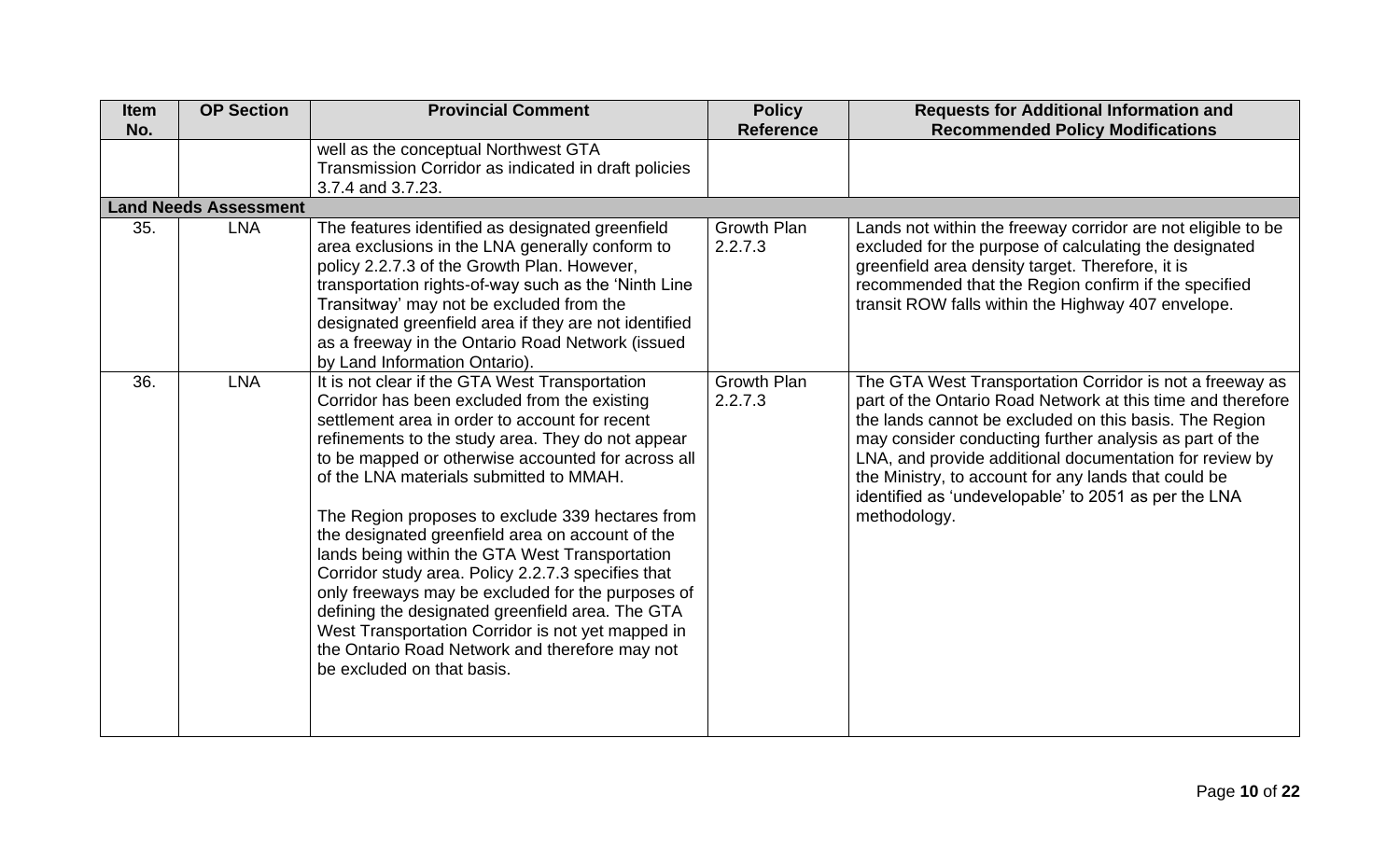| <b>Item</b><br>No. | <b>OP Section</b>                          | <b>Provincial Comment</b>                                                                                                                                                                                                                                                                                                                                                                                                                                                                                                                        | <b>Policy</b><br><b>Reference</b>                   | <b>Requests for Additional Information and</b><br><b>Recommended Policy Modifications</b>                                                                                                                                                                                                                                                                                                                                                                                                        |  |  |
|--------------------|--------------------------------------------|--------------------------------------------------------------------------------------------------------------------------------------------------------------------------------------------------------------------------------------------------------------------------------------------------------------------------------------------------------------------------------------------------------------------------------------------------------------------------------------------------------------------------------------------------|-----------------------------------------------------|--------------------------------------------------------------------------------------------------------------------------------------------------------------------------------------------------------------------------------------------------------------------------------------------------------------------------------------------------------------------------------------------------------------------------------------------------------------------------------------------------|--|--|
|                    | <b>Settlement Areas and Built-Up Areas</b> |                                                                                                                                                                                                                                                                                                                                                                                                                                                                                                                                                  |                                                     |                                                                                                                                                                                                                                                                                                                                                                                                                                                                                                  |  |  |
| 37.                | 5.3.1,<br>5.4.1 and<br>5.4.10              | Draft policy 5.3.1 does not specify that growth is to<br>be directed to settlement areas that have a<br>delineated built boundary, whereas draft policies<br>5.4.1 and 5.4.10 direct growth to the delineated<br>built-up area.                                                                                                                                                                                                                                                                                                                  | <b>Growth Plan</b><br>$2.2.1.2 a)$ and<br>2.2.1.2 f | For additional clarity and consistency, it is recommended<br>that draft policy 5.3.1 include reference to growth being<br>directed to settlement areas that have a delineated built<br>boundary as follows:<br>5.3.1 Direct the majority of new population and<br>employment growth to the Urban System, being lands<br>within the Delineated Built-Up Areas, with a focus on<br>Strategic Growth Areas and other areas that leverage<br>existing and planned <i>infrastructure</i> investments. |  |  |
| 38.                | 5.4.12                                     | This draft policy prohibits the establishment of new<br>settlement areas outside of a municipal<br>comprehensive review.<br>It should be noted that the creation of new<br>settlement areas is prohibited under Growth Plan<br>policy 2.2.1.2 f). Where it is demonstrated, through<br>an LNA, that there is insufficient land to<br>accommodate forecasted growth to 2051, the<br>feasibility and most appropriate location for a<br>settlement area boundary expansion will be<br>identified in accordance with Growth Plan policy<br>2.2.8.3. | Growth Plan<br>$2.2.1.2 f$ ) and<br>2.2.8           | It is recommended that the policy be revised to remove<br>reference to "outside of a municipal comprehensive<br>review", to the following:<br>5.4.12 Prohibit the establishment of new settlement areas<br>outside of a municipal comprehensive review.                                                                                                                                                                                                                                          |  |  |
| 39.                | Preamble<br>$5.4.17$ ,<br>Paragraph 1      | The preamble for draft section 5.4.17 notes that the<br>Growth Plan requires a minimum of 40% of all<br>residential development occurring annually in Peel<br>to be within the built-up area by the year 2015 and<br>for each year thereafter. MMAH staff would like to<br>note that this provision was provided in the Growth<br>Plan, 2006, whereas the Growth Plan, 2019                                                                                                                                                                      | <b>Growth Plan</b><br>2.2.2.1 a)                    | It is recommended that the 40% intensification target<br>identified in the preamble be revised to 50% to reflect the<br>intensification target provided in the Growth Plan.                                                                                                                                                                                                                                                                                                                      |  |  |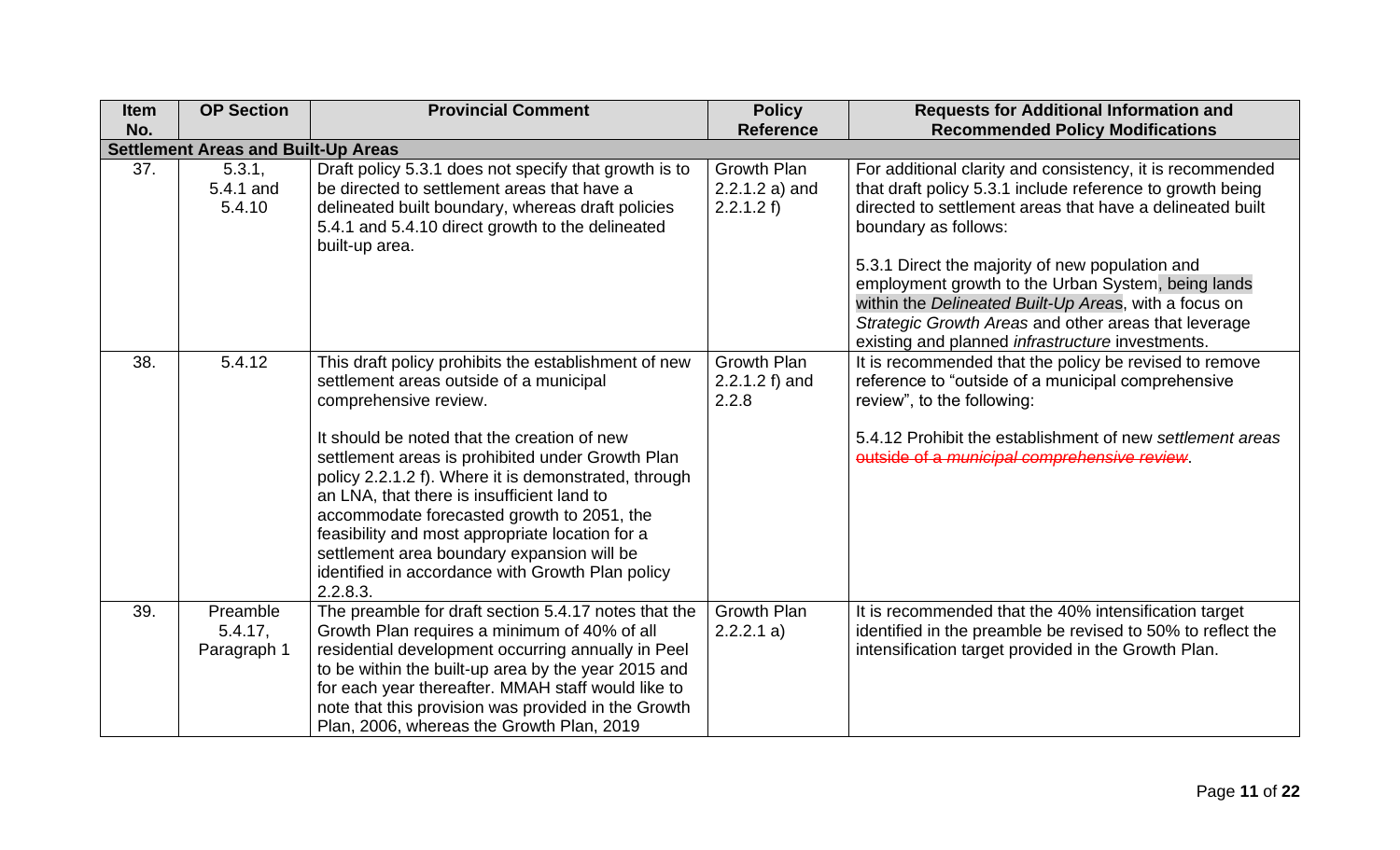| <b>Item</b> | <b>OP Section</b>                                            | <b>Provincial Comment</b>                                                                                                                                                                                                                                                                                                                                                                                                                                                                                                                                                                                                                                                                   | <b>Policy</b>                                 | <b>Requests for Additional Information and</b>                                                                                                                                                                                                                                                                                                                                                                                                                                                                                                                                                                                                                                                                                                                                                                                                                                                                                                           |
|-------------|--------------------------------------------------------------|---------------------------------------------------------------------------------------------------------------------------------------------------------------------------------------------------------------------------------------------------------------------------------------------------------------------------------------------------------------------------------------------------------------------------------------------------------------------------------------------------------------------------------------------------------------------------------------------------------------------------------------------------------------------------------------------|-----------------------------------------------|----------------------------------------------------------------------------------------------------------------------------------------------------------------------------------------------------------------------------------------------------------------------------------------------------------------------------------------------------------------------------------------------------------------------------------------------------------------------------------------------------------------------------------------------------------------------------------------------------------------------------------------------------------------------------------------------------------------------------------------------------------------------------------------------------------------------------------------------------------------------------------------------------------------------------------------------------------|
| No.         |                                                              |                                                                                                                                                                                                                                                                                                                                                                                                                                                                                                                                                                                                                                                                                             | <b>Reference</b>                              | <b>Recommended Policy Modifications</b>                                                                                                                                                                                                                                                                                                                                                                                                                                                                                                                                                                                                                                                                                                                                                                                                                                                                                                                  |
|             |                                                              | requires a minimum of 50% by the time the next<br>municipal comprehensive review is approved and in<br>effect, and for each year thereafter.                                                                                                                                                                                                                                                                                                                                                                                                                                                                                                                                                |                                               |                                                                                                                                                                                                                                                                                                                                                                                                                                                                                                                                                                                                                                                                                                                                                                                                                                                                                                                                                          |
| 40.         | $5.4.17.6$ ,<br>$5.6.17.7$ ,<br>5.6.17.12 and<br>Schedule Z2 | Draft policy 5.4.17.6 requires local municipalities to<br>delineate and establish minimum density targets for<br>Strategic Growth Areas ("SGAs"), which may<br>include Urban Growth Centres ("UGCs"), MTSAs,<br>Nodes/Centres and Intensification Corridors.<br>Additionally, draft policy 5.6.17.7 requires lower-tier<br>municipalities to delineate and establish minimum<br>density targets for Strategic Growth Areas identified<br>on Schedule Z2 of the ROP.<br>While delineations and density targets have been<br>established for UGCs and MTSAs, Nodes/Centres<br>and Intensification Corridors do not appear to be<br>delineated nor have a density target in the draft<br>ROPA. | Growth Plan<br>$5.2.5.3$ d) and<br>5.2.5.5 a) | Should minimum density targets be established for<br>strategic growth areas to which targets and delineations<br>are not required under the Growth Plan, they must first be<br>established in the Region's official plan, along with<br>delineations. To implement the minimum density targets<br>applicable to the delineated areas, lower-tier municipalities<br>would then undertake more detailed planning, such as<br>secondary plans, to establish permitted uses and identify<br>densities, heights and other elements of site design.<br>Where the Region has not delineated nor established a<br>minimum density target for a strategic growth area, lower-<br>tier municipalities are able to delineate boundaries and<br>undertake more detailed planning work, although minimum<br>density targets cannot be established.<br>It is recommended that the Region remove policies in the<br>draft ROPA which allow lower-tier municipalities to |
|             |                                                              |                                                                                                                                                                                                                                                                                                                                                                                                                                                                                                                                                                                                                                                                                             |                                               | delineate and set minimum density targets for strategic<br>growth areas ahead of the Region.                                                                                                                                                                                                                                                                                                                                                                                                                                                                                                                                                                                                                                                                                                                                                                                                                                                             |
| 41.         | 5.6.20.13.16.6<br>and<br>5.6.20.13.14a                       | These draft policies include references to planning<br>to the 2031 planning horizon.                                                                                                                                                                                                                                                                                                                                                                                                                                                                                                                                                                                                        | <b>Growth Plan</b><br>1.2.3                   | These draft policies should be revised to identify the 2051<br>planning horizon of the Growth Plan.                                                                                                                                                                                                                                                                                                                                                                                                                                                                                                                                                                                                                                                                                                                                                                                                                                                      |
| 42.         | <b>Schedule</b><br>Z1 and<br>5.6.20.13.14                    | Draft section 5.6.20.13.14 provides that the need<br>and most appropriate location for a settlement area<br>boundary expansion will be studied and considered<br>for lands in Mayfield West and Bolton, identified in<br>Schedule Z1 as being lands within the 'Study Area                                                                                                                                                                                                                                                                                                                                                                                                                  | <b>Growth Plan</b><br>2.2.8.3                 | While it is understood that at this time the settlement area<br>boundary expansion is still conceptual, and hence subject<br>to change, clarification is required to understand whether<br>the final settlement area boundary expansion will continue<br>to identify those lands as being within the 'Study Area                                                                                                                                                                                                                                                                                                                                                                                                                                                                                                                                                                                                                                         |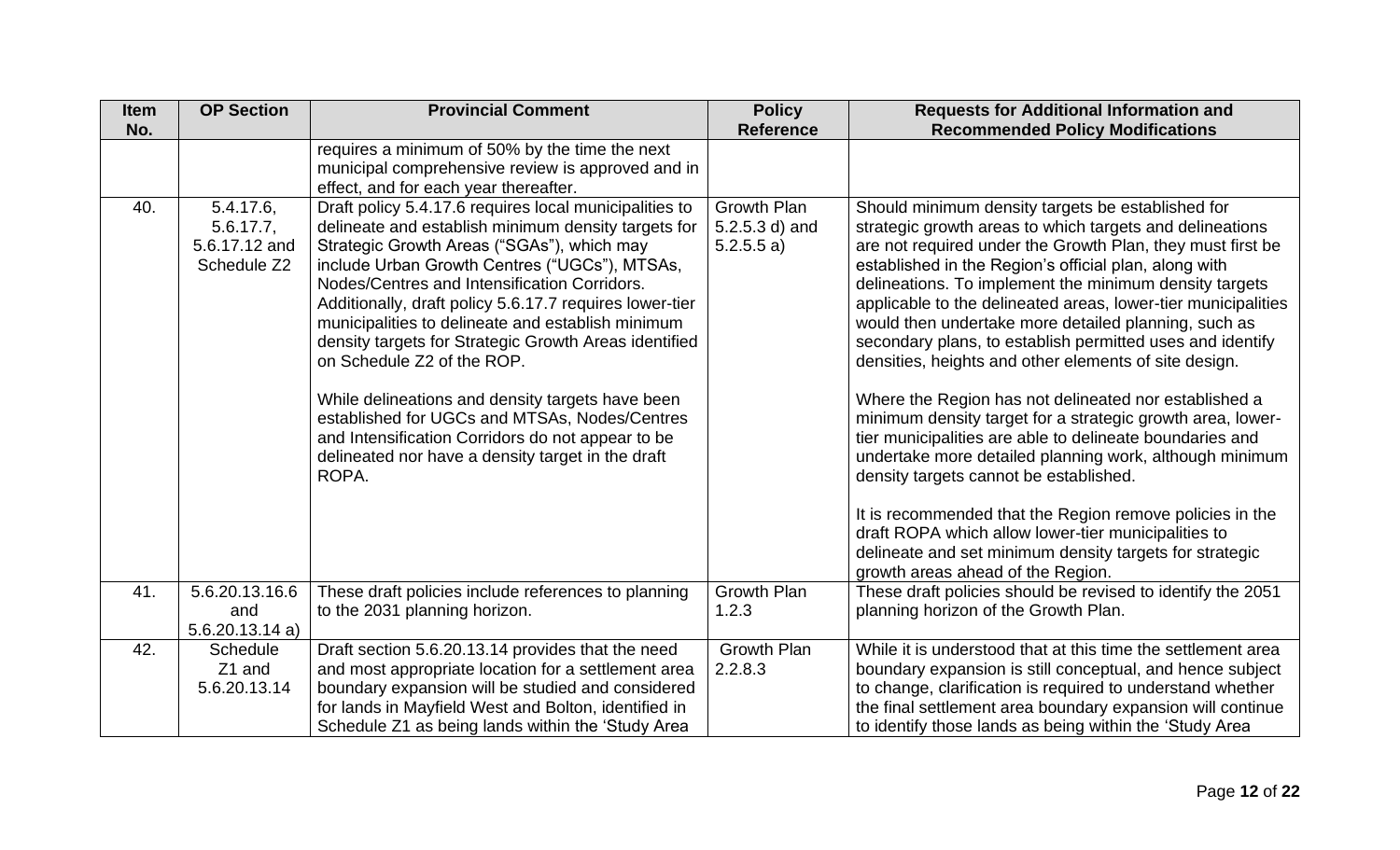| <b>Item</b><br>No. | <b>OP Section</b>                  | <b>Provincial Comment</b>                                                                                                                                                                                                                                                                                                                                                                                                                                                                                                                                                                                                                                                                                                                                                                                                                                                                                                | <b>Policy</b><br><b>Reference</b> | <b>Requests for Additional Information and</b><br><b>Recommended Policy Modifications</b>                                                                                                                                                                                                                                                                                                                                                                                                                                                                                       |
|--------------------|------------------------------------|--------------------------------------------------------------------------------------------------------------------------------------------------------------------------------------------------------------------------------------------------------------------------------------------------------------------------------------------------------------------------------------------------------------------------------------------------------------------------------------------------------------------------------------------------------------------------------------------------------------------------------------------------------------------------------------------------------------------------------------------------------------------------------------------------------------------------------------------------------------------------------------------------------------------------|-----------------------------------|---------------------------------------------------------------------------------------------------------------------------------------------------------------------------------------------------------------------------------------------------------------------------------------------------------------------------------------------------------------------------------------------------------------------------------------------------------------------------------------------------------------------------------------------------------------------------------|
|                    |                                    | Boundary' and 'Areas Assessed in the Bolton<br>Residential Expansion Study' respectively.<br>Schedule Z1 identifies lands that are within the<br>conceptual settlement area boundary expansion for<br>Mayfield West and Bolton in the 'Study Area<br>Boundary' and 'Areas Assessed in the Bolton<br>Residential Expansion Study'                                                                                                                                                                                                                                                                                                                                                                                                                                                                                                                                                                                         |                                   | Boundary' and 'Areas Assessed in the Bolton Residential<br>Expansion Study' for Mayfield West and Bolton,<br>respectively.                                                                                                                                                                                                                                                                                                                                                                                                                                                      |
| 43.                | Schedules Z2<br>and Z3             | It appears that the Village of Caledon delineated<br>built-up area is not identified or delineated on<br>Schedules Z2 and Z3.                                                                                                                                                                                                                                                                                                                                                                                                                                                                                                                                                                                                                                                                                                                                                                                            | <b>Growth Plan</b><br>5.2.5.3     | The Village of Caledon is to be identified and delineated as<br>a Delineated Built-up Area as appropriate.                                                                                                                                                                                                                                                                                                                                                                                                                                                                      |
|                    | <b>Major Transit Station Areas</b> |                                                                                                                                                                                                                                                                                                                                                                                                                                                                                                                                                                                                                                                                                                                                                                                                                                                                                                                          |                                   |                                                                                                                                                                                                                                                                                                                                                                                                                                                                                                                                                                                 |
| 44.                | 5.6.19.9                           | This draft policy directs local municipalities to<br>establish policies in their official plan and other<br>implementation documents for each MTSA<br>delineated on Schedule Y7 of the ROP, in<br>accordance with criteria set out in draft policy<br>5.6.19.9. MMAH staff understand that the<br>delineated MTSAs (i.e., 'primary' and 'secondary'<br>MTSAs), for which density targets have been<br>established in the draft ROPA, are being advanced<br>under the Planning Act Protected MTSA framework.<br>Subsection 16(16) of the Planning Act outlines<br>requirements for policies to be included in an<br>upper-tier official plan, including the identification of<br>the minimum number of residents and jobs<br>combined per hectare that are planned to be<br>accommodated within the area, and the<br>requirement that the official plans of relevant lower-<br>tier municipalities include policies that: | <b>Planning Act</b><br>16(16)(b)  | Currently, this draft policy appears to direct local<br>municipalities to establish policies setting out the land uses<br>and minimum densities that would apply to the entire<br>MTSA. It is recommended that draft policy 5.6.19.9 be<br>revised to provide more specificity directing the lower-tiers<br>to establish policies which speak to the authorized uses<br>and minimum densities at a more granular scale,<br>specifically with respect to the buildings and structures on<br>lands in the area, in accordance with subsection $16(16)(b)$<br>of the Planning Act. |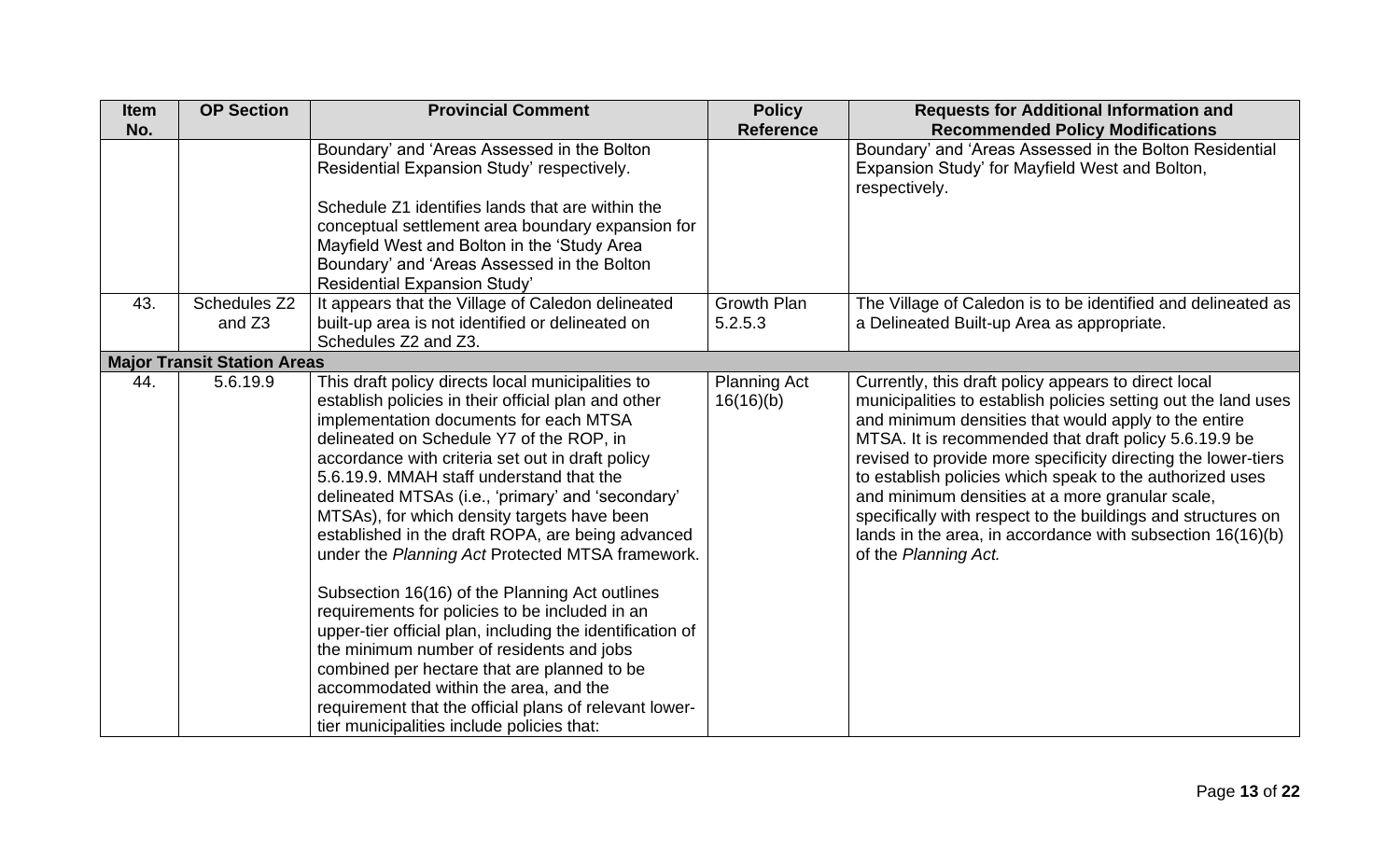| <b>Item</b><br>No. | <b>OP Section</b>           | <b>Provincial Comment</b>                                                                                                                                                                                                                                                                                                                                                                                                                                                                                                                                                                                                                                             | <b>Policy</b><br><b>Reference</b>                                                                                                        | <b>Requests for Additional Information and</b><br><b>Recommended Policy Modifications</b>                                                                                                                                                                                                                                                                                                                                                                                                                                                                                                                                                                                                                                                               |
|--------------------|-----------------------------|-----------------------------------------------------------------------------------------------------------------------------------------------------------------------------------------------------------------------------------------------------------------------------------------------------------------------------------------------------------------------------------------------------------------------------------------------------------------------------------------------------------------------------------------------------------------------------------------------------------------------------------------------------------------------|------------------------------------------------------------------------------------------------------------------------------------------|---------------------------------------------------------------------------------------------------------------------------------------------------------------------------------------------------------------------------------------------------------------------------------------------------------------------------------------------------------------------------------------------------------------------------------------------------------------------------------------------------------------------------------------------------------------------------------------------------------------------------------------------------------------------------------------------------------------------------------------------------------|
|                    |                             | identify the authorized uses of land in the<br>$\bullet$<br>area and of buildings or structures on lands<br>in the area; and<br>identify the minimum densities that are<br>authorized with respect to buildings and<br>structures on lands in the area.<br>The Region, as the approval authority for lower-tier<br>official plan PMTSA policies, would want to ensure<br>that it is clear in the ROP that lower-tier<br>municipalities are to establish policies which identify<br>the authorized uses and minimum densities with<br>respect to the buildings and structures on lands in<br>the area, in accordance with subsection 16(16)(b)<br>of the Planning Act. |                                                                                                                                          |                                                                                                                                                                                                                                                                                                                                                                                                                                                                                                                                                                                                                                                                                                                                                         |
|                    |                             | <b>Regional Structure - Designated Greenfield Areas</b>                                                                                                                                                                                                                                                                                                                                                                                                                                                                                                                                                                                                               |                                                                                                                                          |                                                                                                                                                                                                                                                                                                                                                                                                                                                                                                                                                                                                                                                                                                                                                         |
| 45.                | 5.6.20.4 and<br>5.6.20.14.3 | The term "built heritage" is italicized, indicating it is<br>defined in the Official Plan's glossary. The glossary<br>and the PPS use the term "built heritage<br>resources", thus the draft policies should be<br>updated for consistency and clarity.<br>The term "archaeological resources" should be<br>italicized, as it is a defined term in the glossary and<br>in the PPS.<br>Further, the term "cultural heritage resources"<br>should be revised to "cultural heritage landscapes"<br>as it is a defined term in the PPS.                                                                                                                                   | <b>PPS Definition</b><br>of "Built Heritage<br>Resources",<br>"Archaeological<br>Resources", and<br>"Cultural<br>Heritage<br>Landscapes" | It is recommended that draft policies 5.6.20.4 and<br>5.6.20.14.3 be revised to use terms that are consistent with<br>the PPS, such as the following:<br>5.6.20.4 To ensure that planning for Designated Greenfield<br>Areas is undertaken in a manner that provides direction for<br>a natural heritage and water resource management<br>system, and recognizes the importance of protecting and<br>conserving the archaeological resources archaeological<br>resources, cultural heritage landscapes resources, built<br>heritage resources and agricultural resources of Peel.<br>5.6.20.14.3 To ensure that planning for 2051 New<br>Community Areas is undertaken in a manner that provides<br>for the robust protection and management of natural |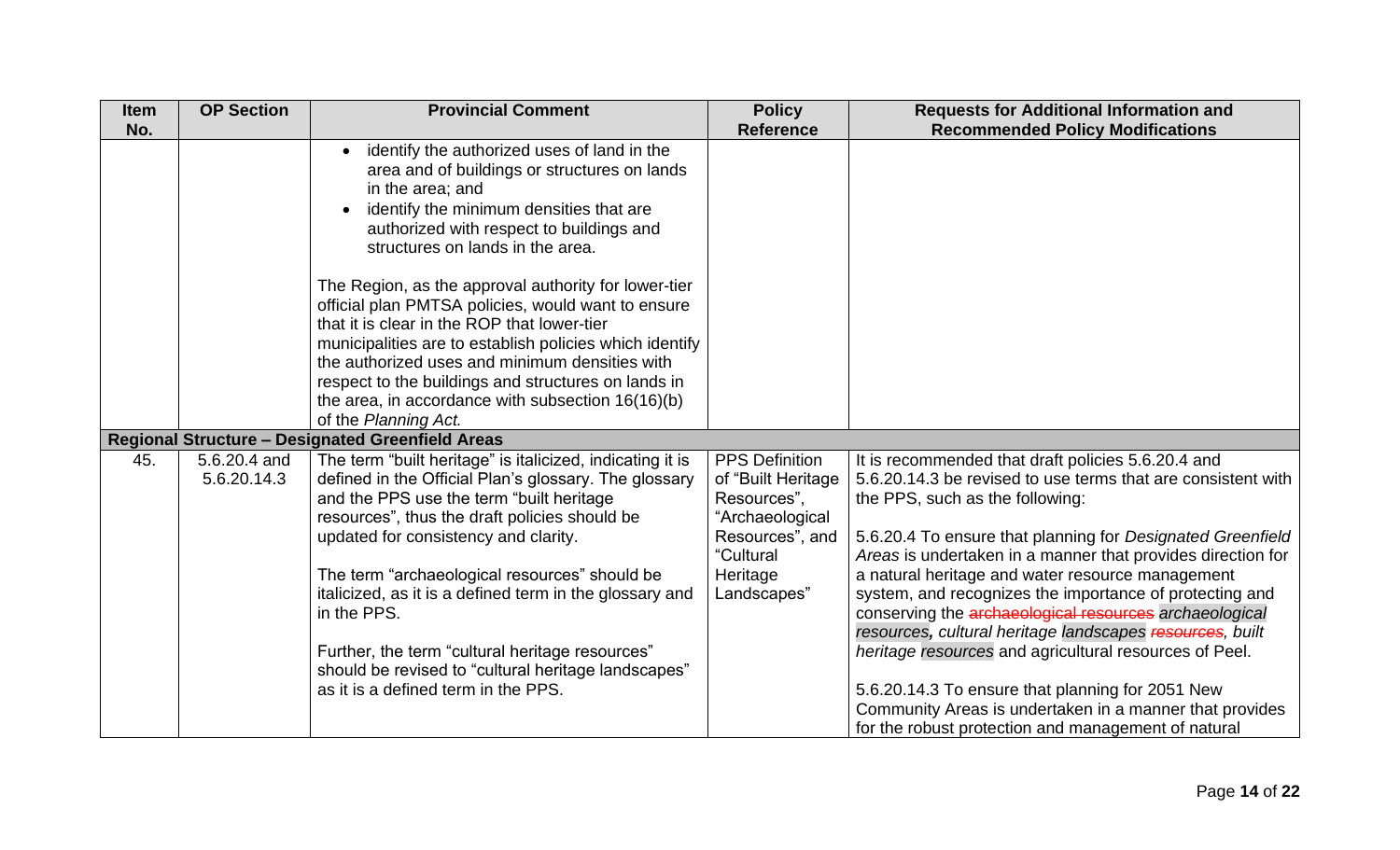| <b>Item</b> | <b>OP Section</b>         | <b>Provincial Comment</b>                              | <b>Policy</b>         | <b>Requests for Additional Information and</b>                                                          |
|-------------|---------------------------|--------------------------------------------------------|-----------------------|---------------------------------------------------------------------------------------------------------|
| No.         |                           |                                                        | <b>Reference</b>      | <b>Recommended Policy Modifications</b>                                                                 |
|             |                           |                                                        |                       | heritage and water resources, and recognizes the<br>importance of conserving and enriching the cultural |
|             |                           |                                                        |                       | heritage landscapes resources, archaeological resources                                                 |
|             |                           |                                                        |                       | and built heritage resources and agricultural resources of                                              |
|             |                           |                                                        |                       | Peel.                                                                                                   |
| 46.         | 5.6.20.13.16.10           | These policies provide that for lands within the       | PPS 1.6.8.1 and       | The PPS and Growth Plan state that planning authorities                                                 |
|             | and                       | Ninth Line Lands and Mayfield West Phase 2             | 1.6.8.3               | shall plan for and protect corridors and rights-of-way for                                              |
|             | 5.6.20.13.17              | Settlement Area, development will not predetermine     |                       | infrastructure, including for electricity generation facilities                                         |
|             |                           | or preclude the planning and/or implementation of      | <b>Growth Plan</b>    | and transmission systems. Development shall not be                                                      |
|             |                           | the GTA West Transportation Corridor.                  | 3.2.5.1 b)            | permitted in planned corridors that could preclude or                                                   |
|             |                           |                                                        |                       | negatively affect the use of the corridor for the purposes for<br>which it was identified.              |
|             |                           |                                                        |                       |                                                                                                         |
|             |                           |                                                        |                       | These policies are recommended to be revised to include                                                 |
|             |                           |                                                        |                       | reference to the Northwest GTA Transmission Corridor                                                    |
|             |                           |                                                        |                       | Study in order to be consistent with the provincial policies                                            |
|             |                           |                                                        |                       | regarding planning and protecting for planned                                                           |
|             |                           |                                                        |                       | transportation and infrastructure corridors.                                                            |
| 47.         | $\overline{5.7.18.1}$ and | These draft policies use the term "cultural            | <b>PPS Definition</b> | It is recommended that the draft policies be revised to the                                             |
|             | 5.7.19.1                  | attributes" which is undefined, but appear to have a   | of "Heritage          | following:                                                                                              |
|             |                           | proximal relationship to the term "heritage attribute" | Attributes"           |                                                                                                         |
|             |                           | which is a defined term in the glossary. MMAH staff    |                       | 5.7.18.1 To protect and enhance the distinct character,                                                 |
|             |                           | have concerns that this may cause issues with          |                       | cultural attributes and historical heritage of Rural                                                    |
|             |                           | interpretation.                                        |                       | Settlement Areas, including the conservation of cultural<br>heritage resources.                         |
|             |                           | It is recommended that the draft policies are          |                       |                                                                                                         |
|             |                           | updated to refer to the character of rural lands more  |                       | 5.7.19.1 To protect and enhance the distinct character,                                                 |
|             |                           | generally, as well as cultural heritage resources.     |                       | cultural-attributes and historical-heritage of Rural Lands,                                             |
|             |                           | This will help clarify that the policies are not only  |                       | including the conservation of cultural heritage resources.                                              |
|             |                           | referring to heritage conservation, but that it is one |                       |                                                                                                         |
|             |                           | option for protecting rural character.                 |                       |                                                                                                         |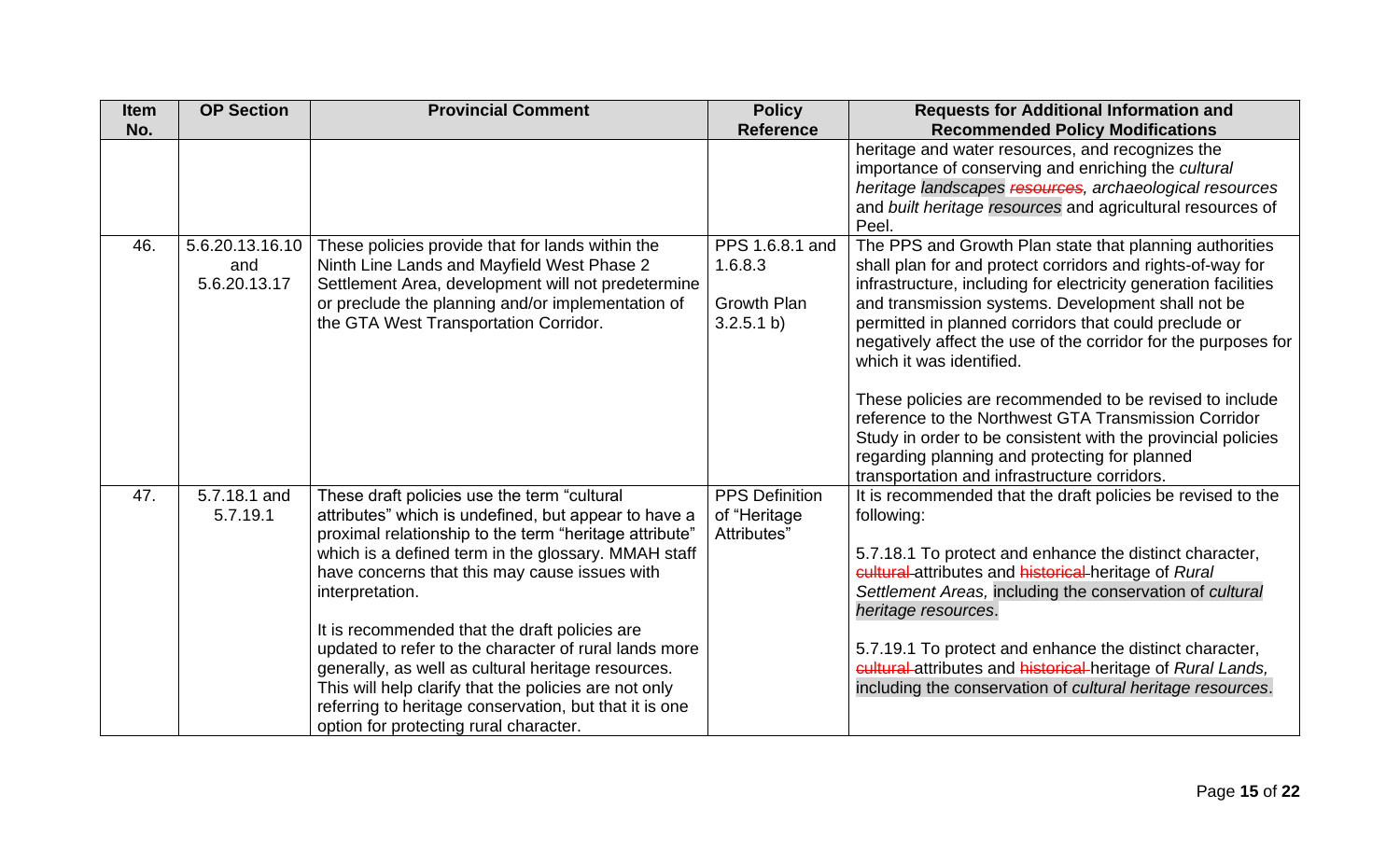| <b>Item</b> | <b>OP Section</b>                            | <b>Provincial Comment</b>                                                                                                                                                                                                                                                                                      | <b>Policy</b>                 | <b>Requests for Additional Information and</b>                                                                                                                                                                                                                                                       |  |  |  |
|-------------|----------------------------------------------|----------------------------------------------------------------------------------------------------------------------------------------------------------------------------------------------------------------------------------------------------------------------------------------------------------------|-------------------------------|------------------------------------------------------------------------------------------------------------------------------------------------------------------------------------------------------------------------------------------------------------------------------------------------------|--|--|--|
| No.         |                                              |                                                                                                                                                                                                                                                                                                                | <b>Reference</b>              | <b>Recommended Policy Modifications</b>                                                                                                                                                                                                                                                              |  |  |  |
|             | <b>Regional Structure - Rural System</b>     |                                                                                                                                                                                                                                                                                                                |                               |                                                                                                                                                                                                                                                                                                      |  |  |  |
| 48.         | Preamble<br>5.7.19                           | The preamble states that rural lands contain<br>existing agricultural uses. MMAH staff would like to<br>note that existing, as well as new, uses are<br>permitted on rural lands.                                                                                                                              | PPS 1.1.5.2 d)                | It is recommended that the preamble be revised to indicate<br>that new agricultural uses are also permitted in order to be<br>consistent with the PPS.                                                                                                                                               |  |  |  |
|             |                                              |                                                                                                                                                                                                                                                                                                                |                               | The preamble is recommended to be revised to the<br>following:                                                                                                                                                                                                                                       |  |  |  |
|             |                                              |                                                                                                                                                                                                                                                                                                                |                               | Rural Lands contain existing, and support new, agricultural<br>operations and provide                                                                                                                                                                                                                |  |  |  |
| 49.         | Schedule X12                                 | A portion of rural settlements Victoria and<br>Tullamore are shown as being part of the Urban<br>System and the Designated Greenfield Area on<br>Schedules Z1 and Z3, respectively. However,<br>Schedule X12 continues to identify Victoria and<br>Tullamore as rural settlements.                             | N/A                           | Should it be the Region's intent to identify certain lands in<br>Victoria and Tullamore as being part of the Urban System,<br>it is recommended that the Region consider revising<br>Schedule X12 such that those lands are no longer<br>identified as rural settlements and in the Urban System.    |  |  |  |
|             | <b>Regional Structure - Employment Areas</b> |                                                                                                                                                                                                                                                                                                                |                               |                                                                                                                                                                                                                                                                                                      |  |  |  |
| 50.         | Preamble 5.8,<br>Paragraph 1                 | The first paragraph in the preamble to draft section<br>5.8 references achieving employment forecasts by<br>the 2041 planning horizon.                                                                                                                                                                         | <b>Growth Plan</b><br>1.2.3   | It is recommended that the preamble be revised to identify<br>a 2051 planning horizon.                                                                                                                                                                                                               |  |  |  |
| 51.         | Section 5.8                                  | Although the draft ROP makes several references<br>to "protecting" employment areas, it does not fully<br>satisfy the requirement that the development of<br>sensitive land uses will avoid, minimize or mitigate<br>adverse impacts on industrial and other land uses<br>that are vulnerable to encroachment. | <b>Growth Plan</b><br>2.2.5.8 | It is recommended that policy direction be provided to state<br>the importance of ensuring the long-term viability of<br>employment areas more clearly by avoiding, minimizing or<br>mitigating the adverse impacts of residential development<br>and other sensitive land uses on employment areas. |  |  |  |
| 52.         | 5.8.21                                       | This draft policy provides direction on protecting<br>existing and future employment areas to meet long-                                                                                                                                                                                                       | PPS 1.3.2.6                   | It is recommended that the draft policy be revised as<br>follows:                                                                                                                                                                                                                                    |  |  |  |
|             |                                              | term market demands and locational requirements                                                                                                                                                                                                                                                                | <b>Growth Plan</b>            |                                                                                                                                                                                                                                                                                                      |  |  |  |
|             |                                              | of diverse employment sectors and uses.                                                                                                                                                                                                                                                                        | 2.2.5.5                       | 5.8.21 Protect existing and future Employment Areas to<br>meet the long-term market demands and locational                                                                                                                                                                                           |  |  |  |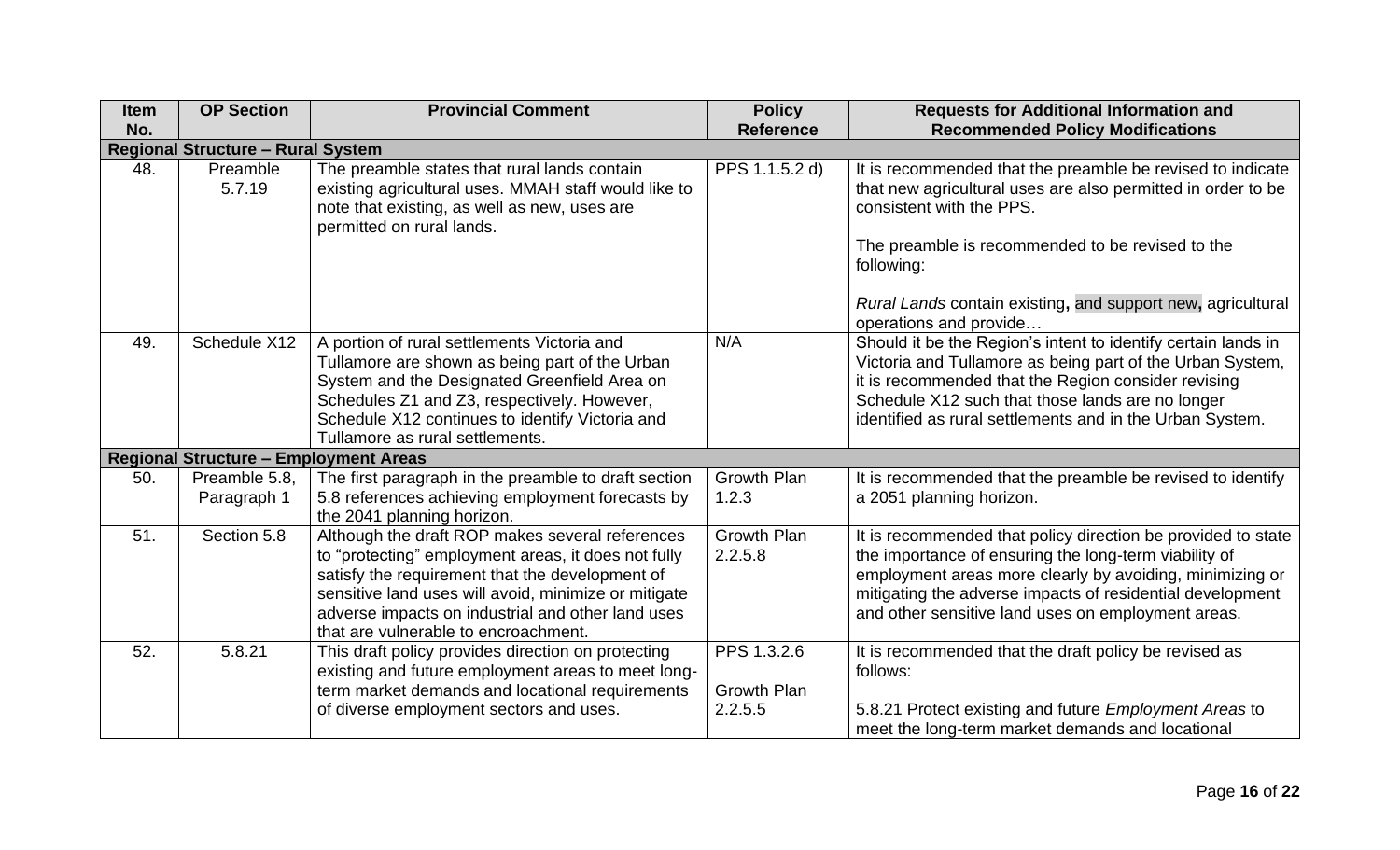| <b>Item</b> | <b>OP Section</b>    | <b>Provincial Comment</b>                                                                                                                                                                                                                                                                                                                                                                                                                                                           | <b>Policy</b>                                                                                                             | <b>Requests for Additional Information and</b>                                                                                                                                                                                                                                                                                                                                                                                                                             |
|-------------|----------------------|-------------------------------------------------------------------------------------------------------------------------------------------------------------------------------------------------------------------------------------------------------------------------------------------------------------------------------------------------------------------------------------------------------------------------------------------------------------------------------------|---------------------------------------------------------------------------------------------------------------------------|----------------------------------------------------------------------------------------------------------------------------------------------------------------------------------------------------------------------------------------------------------------------------------------------------------------------------------------------------------------------------------------------------------------------------------------------------------------------------|
| No.         |                      |                                                                                                                                                                                                                                                                                                                                                                                                                                                                                     | <b>Reference</b>                                                                                                          | <b>Recommended Policy Modifications</b>                                                                                                                                                                                                                                                                                                                                                                                                                                    |
|             |                      | It is recommended that this draft policy expand on<br>the locational requirements to include reference to<br>protecting employment areas adjacent to or near<br>major goods movement facilities and corridors to<br>better align with the PPS and Growth Plan.                                                                                                                                                                                                                      |                                                                                                                           | requirements of a diverse range of employment sectors<br>and uses, including <i>Employment Areas</i> in adjacent and<br>proximity to major goods movement facilities and<br>corridors."                                                                                                                                                                                                                                                                                    |
| 53.         | 5.8.30               | The draft policy specifies that major retail,<br>residential and other non-ancillary uses are not<br>considered employment uses, "unless already<br>permitted". Under the Growth Plan, residential and<br>major retail uses, or major retail uses that are<br>permitted but exceed an established size or scale<br>threshold, are not permitted in employment areas.                                                                                                                | <b>Growth Plan</b><br>2.2.5.7 a)                                                                                          | It is recommended that reference to major retail, residential<br>and non-ancillary uses be removed. If major retail uses are<br>permitted, it is recommended that the draft policy be<br>expanded to establish a size and/or scale threshold for<br>permitted major retail uses and prohibit any major retail<br>use in employment areas that would exceed the threshold.                                                                                                  |
| 54.         | 5.8.31 and<br>5.8.35 | These policies make reference to retail and<br>commercial uses, however do not appear to<br>expressly prohibit major retail uses in employment<br>areas nor specify the size of permitted major retail<br>uses. The Growth Plan requires that major retail<br>uses exceeding an established size or scale<br>threshold for major retail uses be prohibited from<br>employment areas.                                                                                                | <b>Growth Plan</b><br>2.2.5.7 b)                                                                                          | For clarity, it is recommended that the draft policies be<br>expanded to establish a size and/or scale threshold for<br>permitted major retail uses and prohibit any major retail<br>use in employment areas that would exceed the threshold.                                                                                                                                                                                                                              |
| 55.         | 5.8.32               | This draft policy provides that employment areas<br>within delineated MTSAs shown on Schedule Y6<br>may permit retail, residential, commercial, and non-<br>ancillary uses without an amendment to the ROP. It<br>appears that these employment areas are within<br><b>Provincially Significant Employment Zones</b><br>("PSEZ").<br>PSEZs are areas that consist of both employment<br>areas and mixed-use areas that contain a<br>significant number of jobs. PSEZs do not confer | Growth Plan<br>2.2.5.7, 2.2.5.9,<br>2.2.5.10 and<br>definition of<br>"Provincially<br>Significant<br>Employment<br>Zones" | It is unclear how this draft policy conforms to policy 2.2.5.7<br>of the Growth Plan with respect to prohibiting residential<br>uses in employment areas. Should the Region seek to<br>permit residential uses as described in draft policy 5.8.32<br>of the draft ROPA, an employment conversion would be<br>required in accordance with Growth Plan policy 2.2.5.9 if<br>undertaken as part of the MCR; or Growth Plan policy<br>2.2.5.10 if undertaken prior to an MCR. |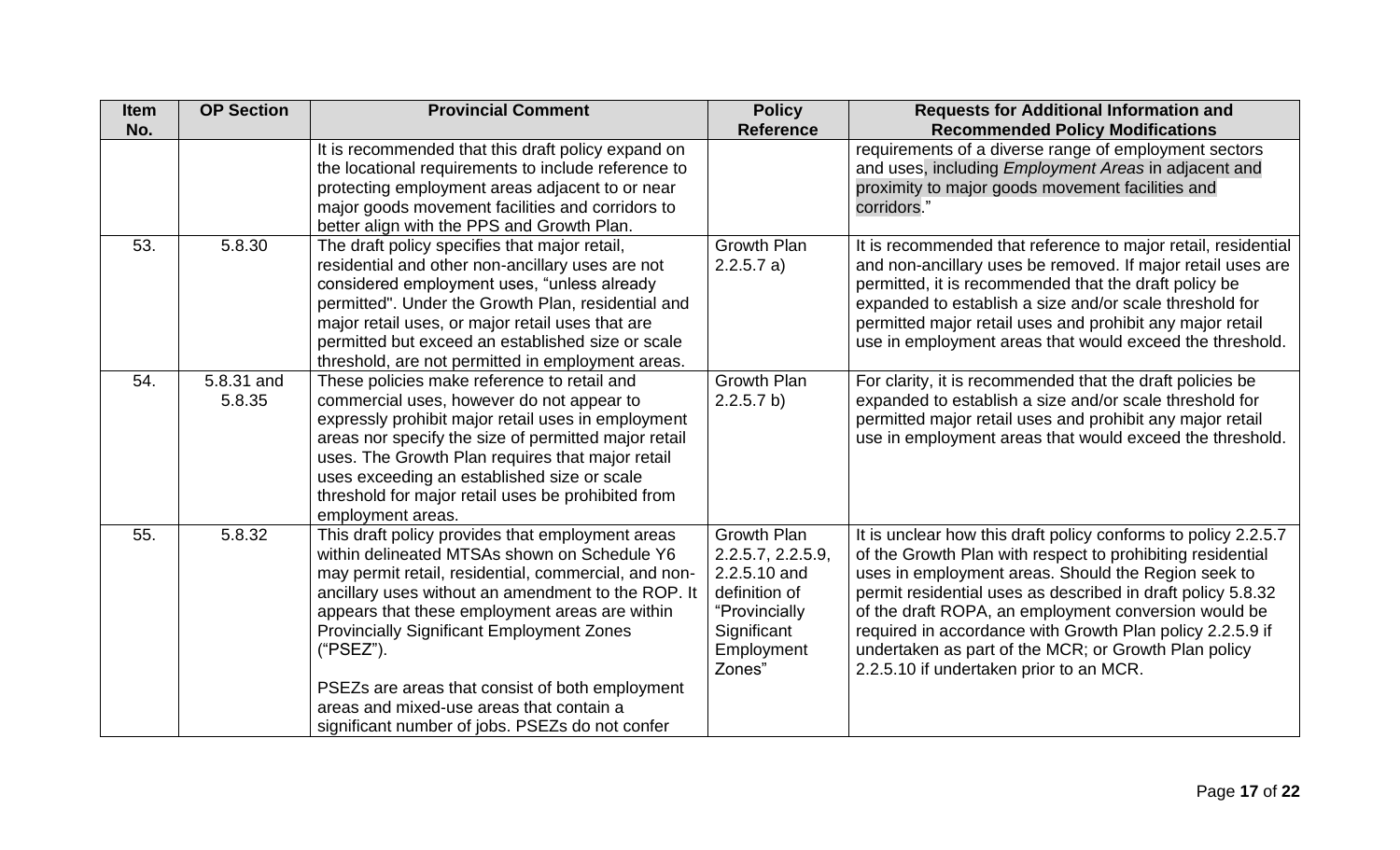| <b>Item</b> | <b>OP Section</b>    | <b>Provincial Comment</b>                                                                                                                                                                                                                                                                                                                                                                          | <b>Policy</b>                 | <b>Requests for Additional Information and</b>                                                                                                                                                                                                                                                                                                                                                                                                                                                                                                                |
|-------------|----------------------|----------------------------------------------------------------------------------------------------------------------------------------------------------------------------------------------------------------------------------------------------------------------------------------------------------------------------------------------------------------------------------------------------|-------------------------------|---------------------------------------------------------------------------------------------------------------------------------------------------------------------------------------------------------------------------------------------------------------------------------------------------------------------------------------------------------------------------------------------------------------------------------------------------------------------------------------------------------------------------------------------------------------|
| No.         |                      |                                                                                                                                                                                                                                                                                                                                                                                                    | <b>Reference</b>              | <b>Recommended Policy Modifications</b>                                                                                                                                                                                                                                                                                                                                                                                                                                                                                                                       |
|             |                      | land use designations, however are instead<br>intended to protect employment areas from<br>conversion without provincial approval, unless the<br>employment area is located within a MTSA. Under<br>the Growth Plan, residential and major retail uses,<br>or major retail uses that are permitted but exceed<br>an established size or scale threshold, are not<br>permitted in employment areas. |                               |                                                                                                                                                                                                                                                                                                                                                                                                                                                                                                                                                               |
| 56.         | 5.8.37 and<br>5.8.39 | In planning for employment, no reference is made<br>to minimizing surface parking. It is recommended<br>that draft policies 5.8.37 and 5.8.39 be revised to<br>encourage new developments to minimize the<br>amount of surface parking in order to better align<br>with the Growth Plan.                                                                                                           | <b>Growth Plan</b><br>2.2.5.4 | The draft policies may be revised to the following:<br>5.8.37 Encourage new development in existing office parks<br>that enhances transit and active transportation connectivity<br>and provides for an appropriate mix of amenities and open<br>space. In planning for employment, surface parking will be<br>minimized.<br>5.8.30 Employment Areas shall be planned and designed<br>to minimize surface parking and be easily accessible by a<br>range of transportation modes including transit and active<br>transportation.                              |
| 57.         | Schedule Y6          | According to the Region's Land Needs Assessment<br>Report to the Planning and Growth Management<br>Committee meeting on June 17, 2021, the Region<br>is supporting the conversion of 273.4 hectares of<br>employment lands to non-employment uses. It<br>appears that the lands supported for employment<br>conversion are identified on Schedule Y6 as<br>converted lands.                        | <b>Growth Plan</b><br>2.2.5.9 | Growth Plan policy 2.2.5.9 states that employment<br>conversions are permitted through a municipal<br>comprehensive review, subject to criteria in policy 2.2.5.9<br>being met. It appears that lands supported for employment<br>conversion identified as B8, M1 and M3 of the Region's<br>Land Needs Assessment Report do not meet all the criteria<br>outlined in policy 2.2.5.9.<br>Further, the Region's Land Needs Assessment Report<br>identifies, at a very high level, whether and how each of<br>the proposed employment land conversions meets the |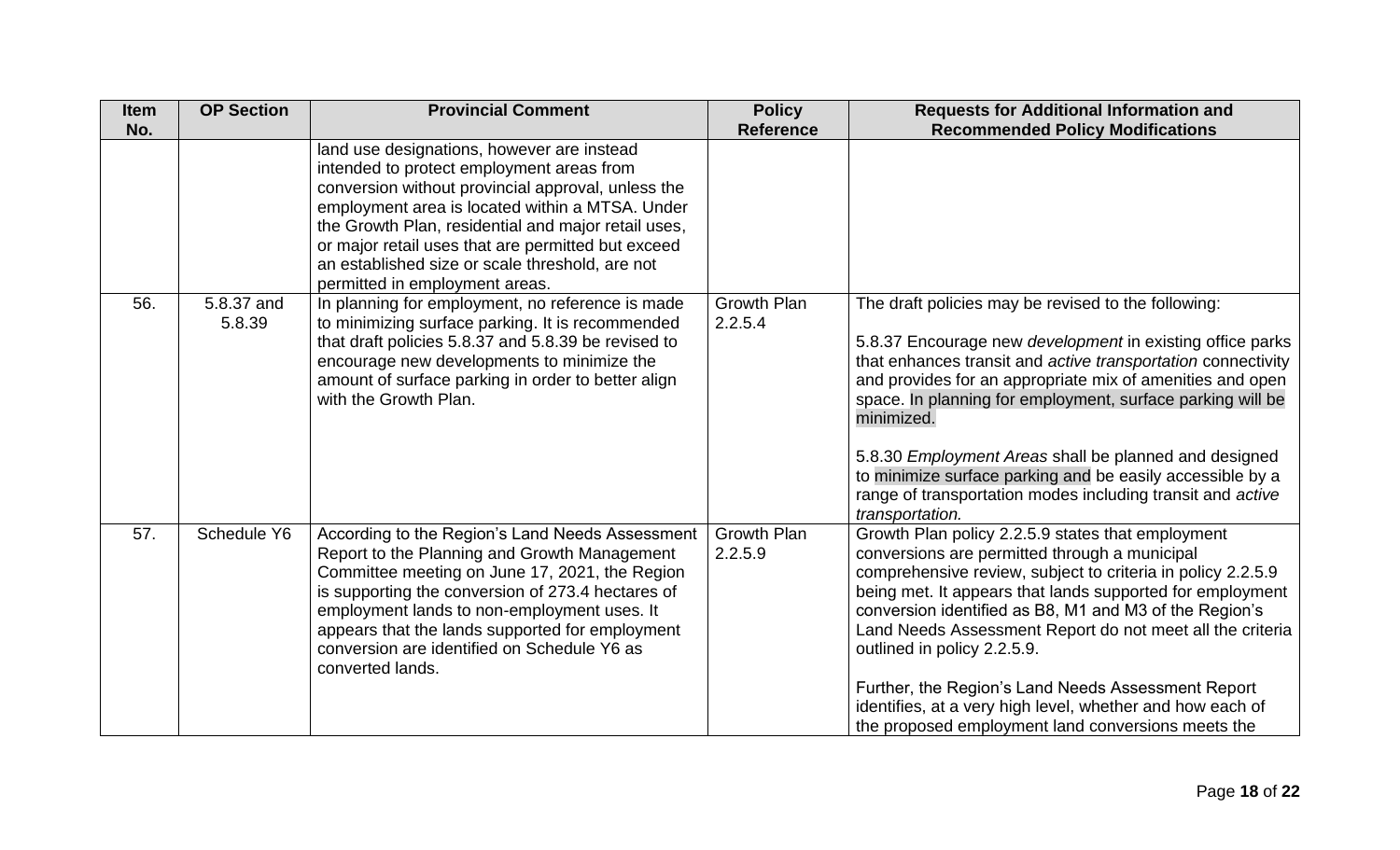| <b>Item</b><br>No. | <b>OP Section</b>             | <b>Provincial Comment</b>                                                                                                                                                                                                                                                                                                                                                                                             | <b>Policy</b><br><b>Reference</b> | <b>Requests for Additional Information and</b><br><b>Recommended Policy Modifications</b>                                                                                                                                                                                                                                                                  |
|--------------------|-------------------------------|-----------------------------------------------------------------------------------------------------------------------------------------------------------------------------------------------------------------------------------------------------------------------------------------------------------------------------------------------------------------------------------------------------------------------|-----------------------------------|------------------------------------------------------------------------------------------------------------------------------------------------------------------------------------------------------------------------------------------------------------------------------------------------------------------------------------------------------------|
|                    |                               |                                                                                                                                                                                                                                                                                                                                                                                                                       |                                   | criteria in Growth Plan policy 2.2.5.9. It is recommended<br>that the Region provide more fulsome and detailed<br>rationale to better allow MMAH staff understand how policy<br>2.2.5.9 is being satisfied.                                                                                                                                                |
| 58.                | Schedule Y6                   | The Heritage Heights Employment Area (west side<br>of Brampton) is not designated and has no<br>boundary but is marked as "to be planned" through<br>the Heritage Heights Secondary Plan.<br>Per Growth Plan policy 2.2.5.6, upper-and single-<br>tier municipalities are required to designate all<br>employment areas in official plans and protect them<br>for appropriate employment uses over the long-<br>term. | <b>Growth Plan</b><br>2.2.5.6     | It is recommended that the Heritage Heights Employment<br>Area be identified on Schedule Y6 and accounted for as<br>part of assessing land needs to 2051.                                                                                                                                                                                                  |
| <b>Housing</b>     |                               |                                                                                                                                                                                                                                                                                                                                                                                                                       |                                   |                                                                                                                                                                                                                                                                                                                                                            |
| 59.                | 5.9.16a)                      | This draft policy speaks to maintaining the ability to<br>accommodate residential growth for a minimum of<br>15 years through residential intensification and<br>redevelopment and lands which are designated and<br>available for residential development.                                                                                                                                                           | PPS 1.4.1                         | It is recommended that the conditional "if necessary" be<br>added to align with the PPS:<br>5.9.16 maintain at all times the ability to accommodate<br>residential growth a minimum of 15 years through<br>residential intensificationand redevelopment and, if<br>necessary, lands which are designated and available for<br>residential development; and |
|                    | <b>Transportation Systems</b> |                                                                                                                                                                                                                                                                                                                                                                                                                       |                                   |                                                                                                                                                                                                                                                                                                                                                            |
| 60.                | 5.10                          | The draft ROPA prioritizes and promotes the<br>development of a sustainable, multi-modal<br>transportation system that facilitates the movement<br>of movement of people and goods in a safe and<br>efficient manner, rather than the movement of<br>single occupancy vehicles. This has the effect of<br>placing transportation via private vehicles (other                                                          | Growth Plan<br>3.2.3.1            | To better align with the Growth Plan, it is recommended<br>that the Region consider adding a new objective:<br>5.10.9 To ensure that public transit will be the first priority<br>for transportation infrastructure planning and major<br>transportation investments.                                                                                      |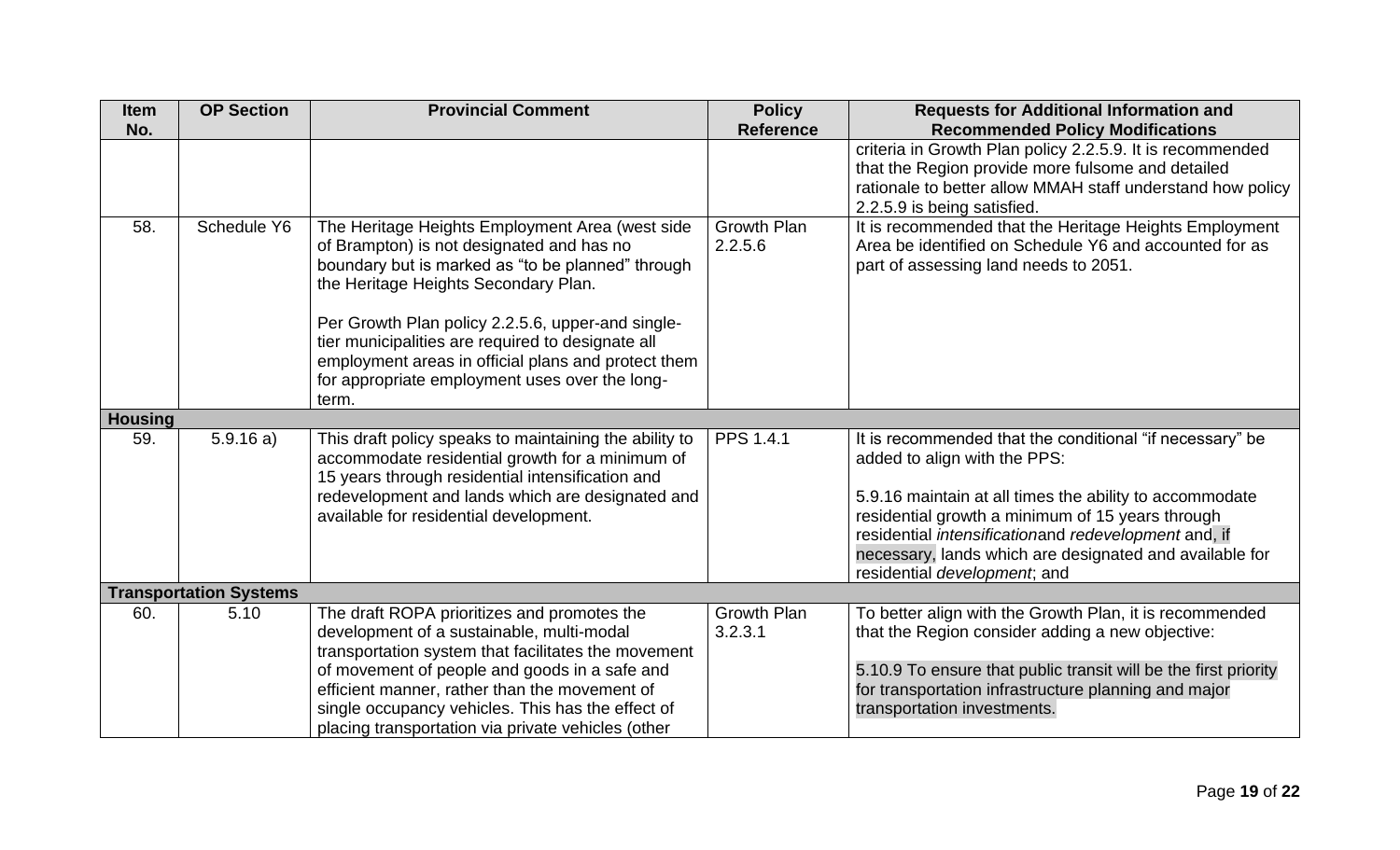| <b>Item</b> | <b>OP Section</b> | <b>Provincial Comment</b>                                                                                                                                                                                                                                                                                                                                                                                                                                                                              | <b>Policy</b>                             | <b>Requests for Additional Information and</b>                                                                                                                                                                                                                                                                                                                                                                               |
|-------------|-------------------|--------------------------------------------------------------------------------------------------------------------------------------------------------------------------------------------------------------------------------------------------------------------------------------------------------------------------------------------------------------------------------------------------------------------------------------------------------------------------------------------------------|-------------------------------------------|------------------------------------------------------------------------------------------------------------------------------------------------------------------------------------------------------------------------------------------------------------------------------------------------------------------------------------------------------------------------------------------------------------------------------|
| No.         |                   |                                                                                                                                                                                                                                                                                                                                                                                                                                                                                                        | <b>Reference</b>                          | <b>Recommended Policy Modifications</b>                                                                                                                                                                                                                                                                                                                                                                                      |
|             |                   | than single occupancy) at the same priority level as<br>public transit.                                                                                                                                                                                                                                                                                                                                                                                                                                |                                           |                                                                                                                                                                                                                                                                                                                                                                                                                              |
|             |                   | The Growth Plan requires that public public transit<br>be the first priority for transportation infrastructure<br>planning and major transportation investments.                                                                                                                                                                                                                                                                                                                                       |                                           |                                                                                                                                                                                                                                                                                                                                                                                                                              |
| 61.         | 5.10.2            | This draft objective seeks to promote sustainable<br>modes of transportation, barrier (environmental or<br>physical) free mobility, and improved mobility<br>choices for people of all ages and abilities.<br>According to Growth Plan policy 2.2.1.4 b),<br>complete communities support and offer<br>opportunities for people of all ages, abilities and<br>incomes. To better align with the Growth Plan, it is<br>recommended that the Region consider income as<br>part of transportation equity. | <b>Growth Plan</b><br>2.2.1.4 b)          | It is recommended that the Region consider the following:<br>5.10.2 To promote sustainable modes of transportation,<br>barrier (environmental or physical) free mobility, and<br>improved mobility choices for people of all ages, and<br>abilities and income.                                                                                                                                                              |
| 62.         | 5.10.22           | Draft policy 5.10.22 provides for the pursuit of<br>improved connections to the Toronto Pearson<br>International Airport from the GTHA, and<br>particularly from Peel Region. It is recommended<br>that the Region consider revising the draft policy to<br>include reference to the planned Toronto Pearson<br>Airport Connection from Renforth station.                                                                                                                                              | PPS 1.6.8.1                               | It is recommended that the draft policy be revised as<br>follows:<br>5.10.22 Pursue, in cooperation with the appropriate<br>agencies, the improvement of connections to Toronto<br>Pearson International Airport from all parts of the GTHA<br>and particularly from Peel, including the planned<br>connection of the Eglinton Crosstown West Expansion<br>(ECWE) from Renforth Station to Pearson International<br>Airport. |
| 63.         | 5.10.32.22        | This draft policy references the implementation and<br>regular updating of the Peel Region Sustainable<br>Transportation Strategy, which builds on local<br>municipal pedestrian and cycling plans.                                                                                                                                                                                                                                                                                                    | Province-wide<br>Cycling Network,<br>2018 | It is recommended that the policy be revised to the<br>following:                                                                                                                                                                                                                                                                                                                                                            |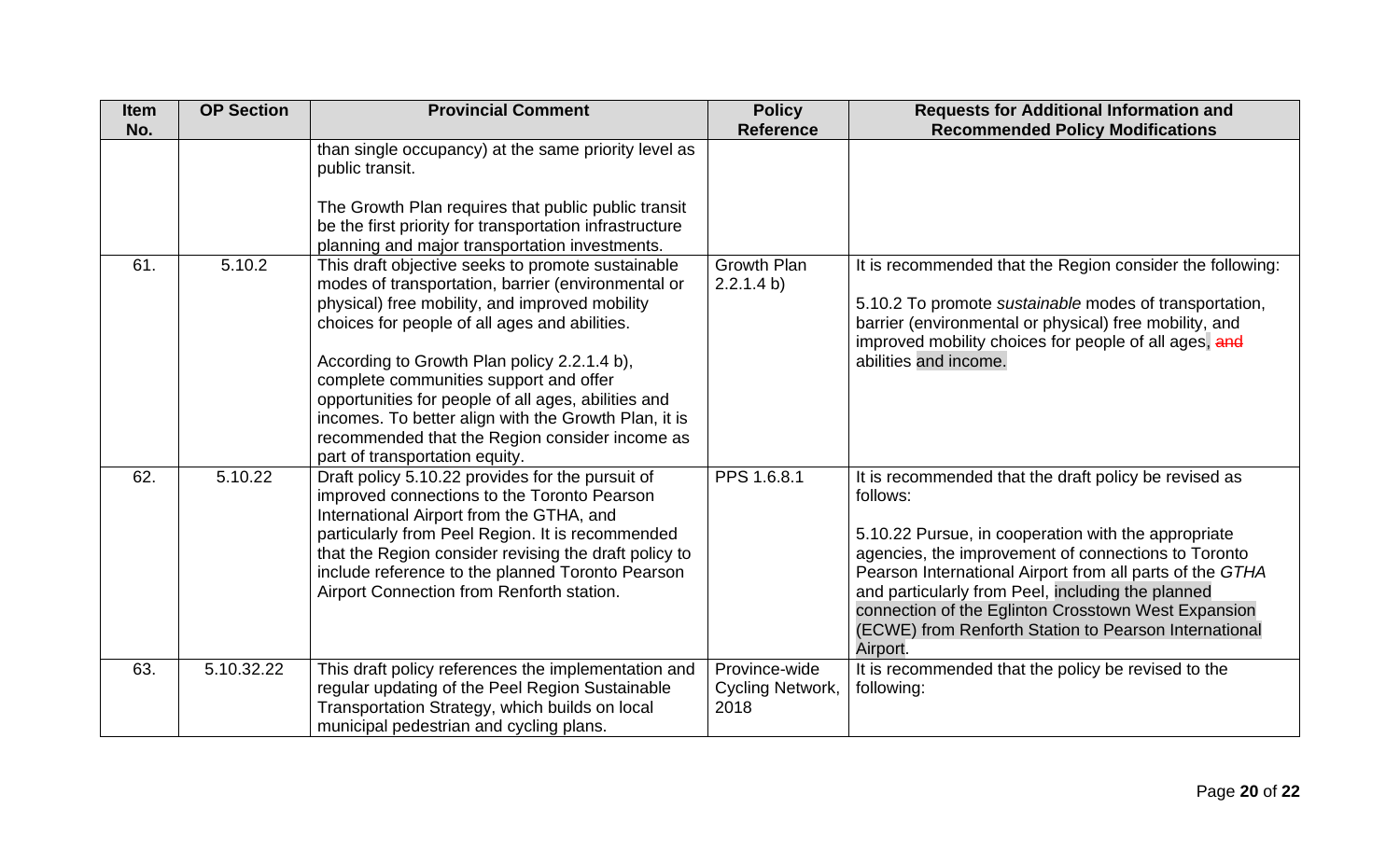| <b>Item</b>     | <b>OP Section</b>                   | <b>Provincial Comment</b>                                                                                                                                                                                                                                                                                                                      | <b>Policy</b>                                                    | <b>Requests for Additional Information and</b>                                                                                                                                                                                                                                                                                                                       |
|-----------------|-------------------------------------|------------------------------------------------------------------------------------------------------------------------------------------------------------------------------------------------------------------------------------------------------------------------------------------------------------------------------------------------|------------------------------------------------------------------|----------------------------------------------------------------------------------------------------------------------------------------------------------------------------------------------------------------------------------------------------------------------------------------------------------------------------------------------------------------------|
| No.             |                                     |                                                                                                                                                                                                                                                                                                                                                | <b>Reference</b>                                                 | <b>Recommended Policy Modifications</b>                                                                                                                                                                                                                                                                                                                              |
|                 |                                     | The Region should consider making reference to<br>the Province-wide Cycling Network in draft policy<br>5.10.32.22 in order to support the improvement of<br>interjurisdictional connectivity and<br>intergovernmental collaboration on active<br>transportation                                                                                | PPS 1.6.7.3<br><b>Growth Plan</b><br>3.2.3.4                     | 5.10.32.22 Work with the Province, the local municipalities,<br>adjacent municipalities and stakeholders to implement and<br>regularly update the Sustainable Transportation Strategy<br>for Peel that builds on local municipal pedestrian and<br>cycling plans, and cross jurisdictional networks such as the<br>Province-wide Cycling Network identified in 2018. |
| 64.             | $5.10.32.36$ g)                     | This draft policy references the "Eglinton Crosstown<br>West LRT Extension", which does not reflect the<br>project's name in public documents.                                                                                                                                                                                                 | N/A                                                              | It is recommended that the policy be revised to the<br>following:<br>5.10.32.36 g) implement the Eglinton Crosstown West LRT<br>Extension from Mount Dennis Station to Renforth Station,<br>and further to Toronto Pearson International Airport; and                                                                                                                |
| 65.             | 5.10.32.41                          | The draft ROPA does not appear to contain a policy<br>speaking to transit service integration within and<br>across municipal boundaries. Given Peel's vast and<br>complicated transit network, it is recommended that<br>the ROP include a new sub-policy to support transit<br>service integration within and across municipal<br>boundaries. | <b>Growth Plan</b><br>3.2.3.3                                    | It is recommended that the Region add the following policy:<br>5.10.32.41 e) supporting transit service integration within<br>and across municipal boundaries                                                                                                                                                                                                        |
| 66.             | Preamble<br>5.10.33,<br>Paragraph 2 | The preamble states that the Conceptual GTA West<br>Transportation Corridor and the Northwest GTA<br>Transmission Corridor are shown on Schedule Y2,<br>whereas MMAH staff note that the legend and<br>annotation in Schedule Y2 only identify the<br>Conceptual GTA Transportation Corridor.                                                  | PPS 1.6.8.1 and<br>1.6.8.3<br><b>Growth Plan</b><br>3.2.5.1 b)   | It is recommended that Schedule Y2 be revised to clearly<br>identify both the Conceptual GTA West Transportation<br>Corridor and the Northwest GTA Transmission Corridor.                                                                                                                                                                                            |
| <b>Glossary</b> |                                     |                                                                                                                                                                                                                                                                                                                                                |                                                                  |                                                                                                                                                                                                                                                                                                                                                                      |
| 67.             | Glossary                            | The draft ROPA's definition of significant needs<br>clarification to ensure that NDMNRF's criteria for<br>identifying woodlands and other features and area<br>are met.                                                                                                                                                                        | NDMNRF's<br>2012 Technical<br>Paper on the<br>identification and | It is recommended that the following concluding sentences<br>be added:                                                                                                                                                                                                                                                                                               |